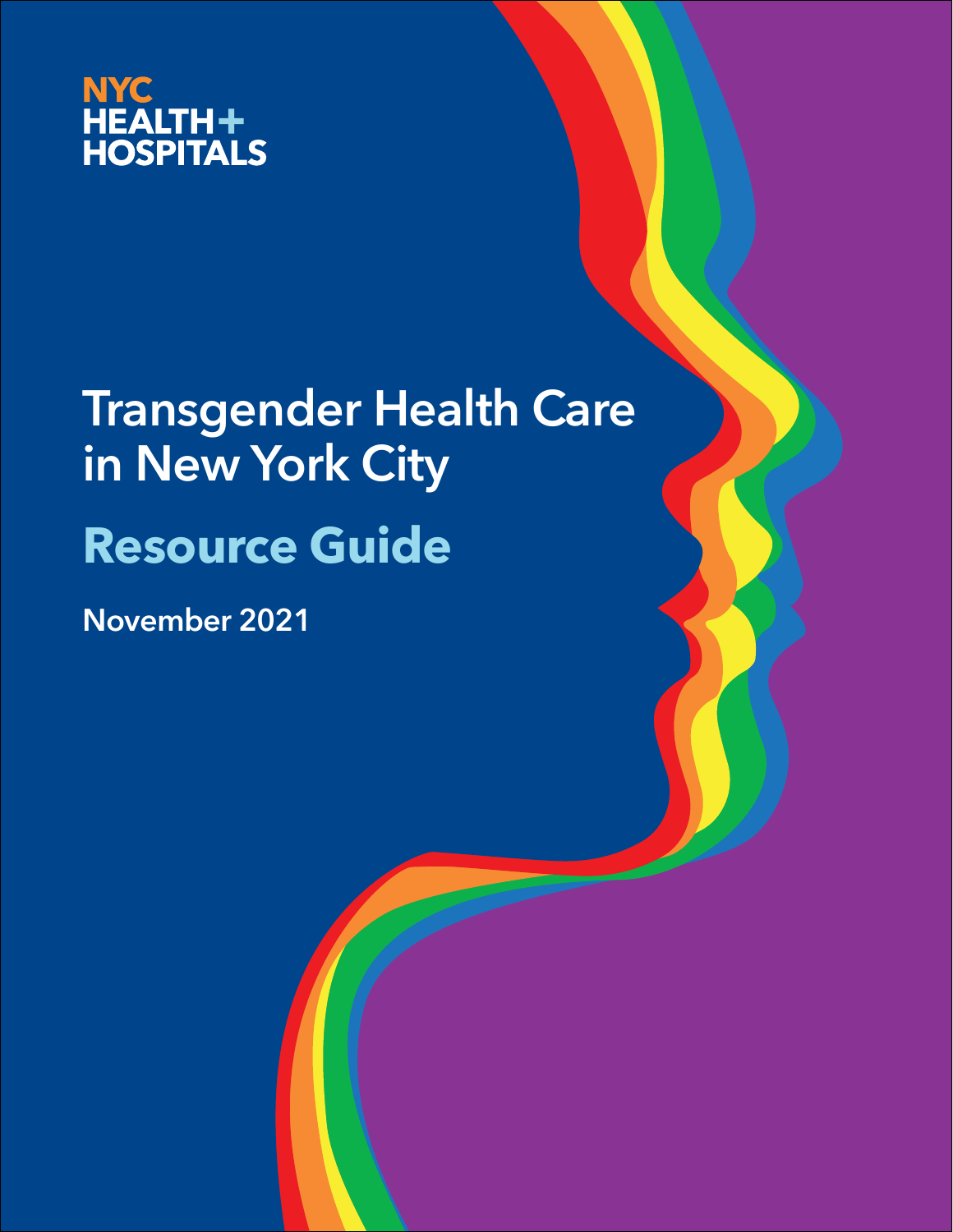# **CONTENTS**

| <b>About this Guide</b>                                            | 3         |
|--------------------------------------------------------------------|-----------|
| <b>About NYC Health + Hospitals</b>                                | 3         |
| About NYC Health + Hospitals'<br>Office of Diversity and Inclusion | 3         |
| Hormones                                                           | 4         |
| <b>Puberty Blockers</b>                                            | 7         |
| <b>Top Surgery</b>                                                 | 8         |
| <b>Bottom Surgery</b>                                              | 10        |
| <b>Facial Feminization and Masculinization</b>                     | 12        |
| Voice Therapy and Modification                                     | 13        |
| <b>Tracheal Cartilage Shave</b>                                    | 13        |
| <b>Electrolysis</b>                                                | 14        |
| <b>Changing Identity Documents</b>                                 | 15        |
| <b>Mental Health</b>                                               | 16        |
| <b>Substance Use Services</b>                                      | 19        |
| <b>HIV and STI Services</b>                                        | 22        |
| Older Adult Services                                               | 25        |
| <b>Youth Services</b>                                              | 25        |
| <b>Insurance and Financial Services</b>                            | 28        |
| References                                                         | 29        |
| <b>Glossary of Procedures</b>                                      | <u>30</u> |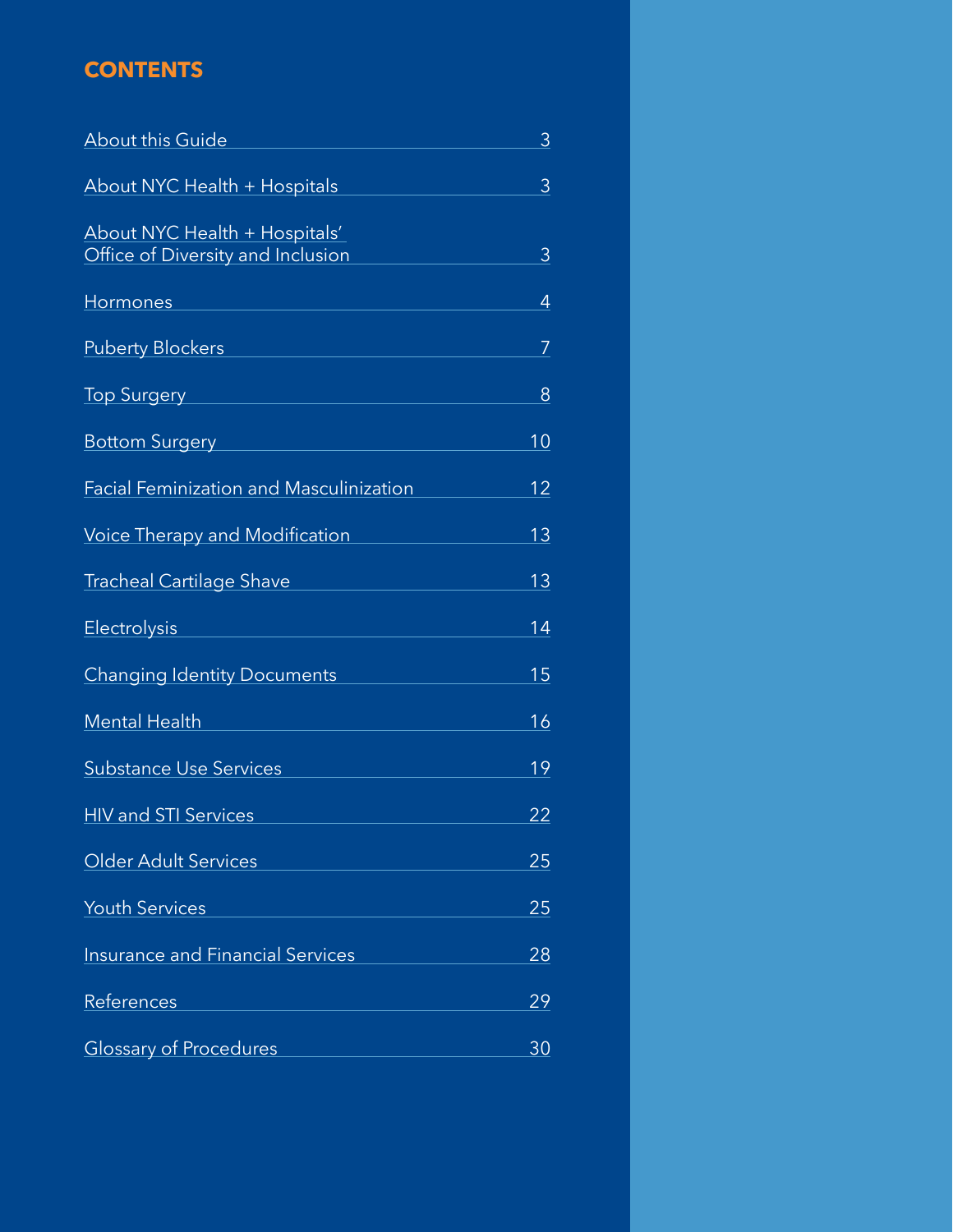# <span id="page-2-1"></span><span id="page-2-0"></span>**About this Guide**

For many transgender, gender non-conforming, and non-binary individuals (TGNCNB), access to gender affirming health care is a crucial and life-saving resource that can improve mental health and overall well-being. Despite the importance of these services, it can be incredibly challenging to find information and access to gender affirming health care.

To help address some of the challenges that TGNCNB communities experience in accessing affirming health care, NYC Health + Hospitals has created this Transgender Health Care Resource Guide to assist TGNCNB New Yorkers and their allies in finding the necessary services to live their healthiest lives possible.

While NYC Health + Hospitals offers various gender affirming care, we also understand the importance of referrals in order for patients to have comprehensive information about services like hormones, top surgery, and bottom surgery. We also include other affirming resources in this guide because we know that transitioning can involve more than just medical care and not all TGNCNB people pursue gender affirming health care.

This guide is for informational purposes only and should not be considered a recommendation or endorsement of any particular service provider or treatment. Patients should do their own research and make individualized decisions about what providers and treatments are best for them.

Finally, some of the information listed may change over time. If you know of a resource for TGNCNB people that is not listed on this guide or you have a suggestion, please email [LGBTQ@nychhc.org](mailto:LGBTQ@nychhc.org).

# **About NYC Health + Hospitals**

NYC Health + Hospitals is the largest public health care system in the United States. We provide essential services to more than one million New Yorkers every year in more than 70 locations across the city's five boroughs. We are an integrated health care system of hospitals, neighborhood health centers, long-term care facilities, nursing homes, and home care, and we provide services in many areas such as behavioral health, substance use treatment, rehabilitation services, OB/GYN, primary care, and more. NYC Health + Hospitals is committed to the health and well-being of all New Yorkers and we offer a wide range of high quality and affordable health care services to keep our patients healthy and to address the needs of New York City's diverse populations. Our mission is to deliver high quality health services with compassion, dignity, and respect to all, regardless of income, gender identity, or immigration status.

# **About NYC Health + Hospitals' Office of Diversity and Inclusion**

The NYC Health + Hospitals' Office of Diversity and Inclusion provides system-wide support for diversity and inclusion initiatives that embed effective diversity and inclusion practices into dayto-day operations, processes, and employee development. The Office of Diversity and Inclusion also provides support to direct care providers and front-line staff in the provision of culturally and linguistically appropriate services. Our services support system-wide efforts that increase patient experience and satisfaction, enhance patient and family engagement, and improve patient safety. New York City continues to be home to one of the largest communities of LGBTQ people in the country, and NYC Health + Hospitals is committed to working to increase access to equitable care for LGBTQ people. We have created this guide in the hope of making it easier for TGNCNB New Yorkers to access gender affirming care.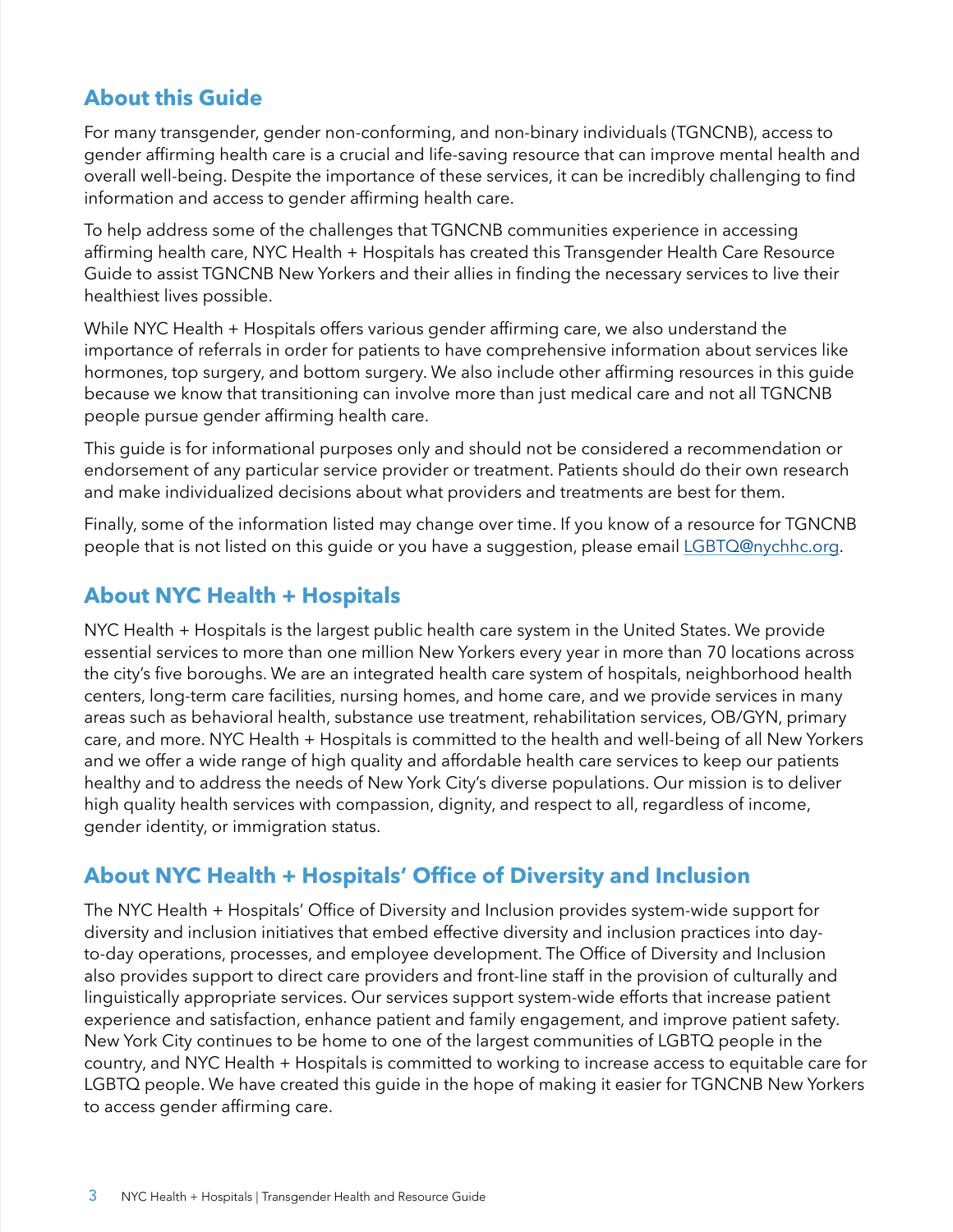# <span id="page-3-0"></span>**HORMONES**

#### **NYC Health + Hospitals**

Multiple locations across NYC. To find a location near you or to schedule an appointment, call 1-844-NYC-4NYC. Medicaid, Medicare, private insurances accepted, financial assistance available.

Pride Health Center at NYC Health + Hospitals / Bellevue Manhattan 212-562-8416 / 1-844-NYC-4NYC [www.nychealthandhospitals.org/bellevue/the-pride-health-center-at-nyc-health-hospitals-bellevue](http://www.nychealthandhospitals.org/bellevue/the-pride-health-center-at-nyc-health-hospitals-bellevue/)

Pride Health Center at NYC Health + Hospitals / Gotham Health, Gouverneur Manhattan 212-441-5469 / 1-844-NYC-4NYC [www.nychealthandhospitals.org/gouverneur/the-pride-health-center-at-nyc-health-hospitals-gotham](http://www.nychealthandhospitals.org/gouverneur/the-pride-health-center-at-nyc-health-hospitals-gotham-health-gouverneur/)[health-gouverneur](http://www.nychealthandhospitals.org/gouverneur/the-pride-health-center-at-nyc-health-hospitals-gotham-health-gouverneur/)

Pride Health Center at NYC Health + Hospitals / Gotham Health, Judson Manhattan Ages 11-29 212-925-5000 (ext. 2 or 3) / 1-844-NYC-4NYC [www.nychealthandhospitals.org/judson/pride-health-center](http://www.nychealthandhospitals.org/judson/pride-health-center)

Pride Health Center at NYC Health + Hospitals / Metropolitan Manhattan 212-423-7292 / 1-844-NYC-4NYC [www.nychealthandhospitals.org/metropolitan/our-services/lgbtq-health-center](http://www.nychealthandhospitals.org/metropolitan/our-services/lgbtq-health-center)

Pride Health Center at NYC Health + Hospitals / Woodhull Brooklyn 718-963-8068 / 1-844-NYC-4NYC [www.nychealthandhospitals.org/woodhull/the-pride-health-center-at-nyc-health-hospitalswoodhull](http://www.nychealthandhospitals.org/woodhull/the-pride-health-center-at-nyc-health-hospitalswoodhull)

Pride Health Center at NYC Health + Hospitals / Jacobi Bronx 718-918-7787 / 1-844-NYC-4NYC www.nychealthandhospitals.org/jacobi/the-pride-health-center-at-nyc-health-hospitals-jacobi

NYC Health + Hospitals / Lincoln - Gender Affirming Integrated Services Practice Bronx 718-579–5264 / 1-844-NYC-4NYC [www.nychealthandhospitals.org/lincoln](https://www.nychealthandhospitals.org/lincoln/)

For more information: [www.nychealthandhospitals.org/services/lgbtq-health-care-services](https://www.nychealthandhospitals.org/services/lgbtq-health-care-services/)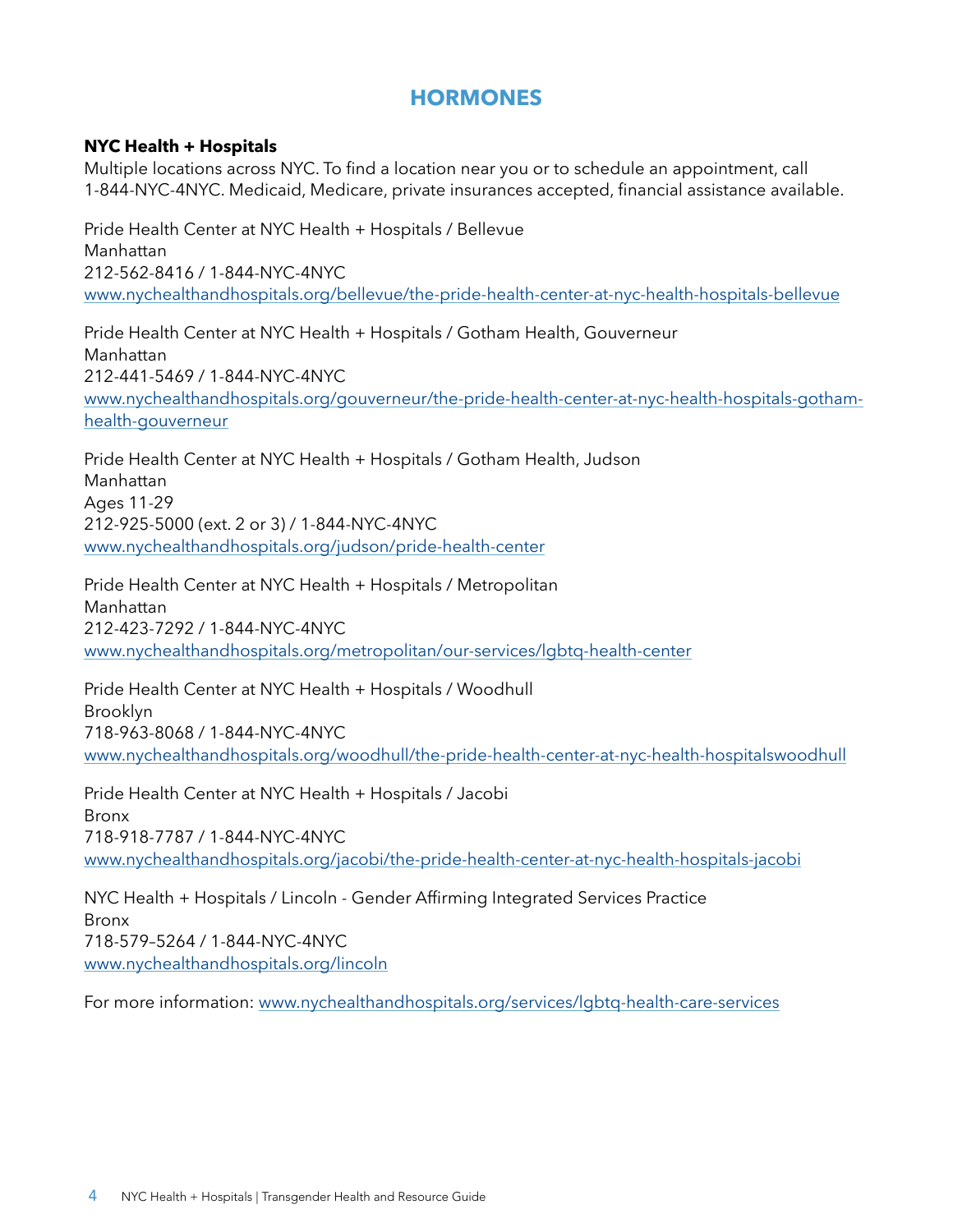#### **Ali Forney Center**

Manhattan Medicaid, private insurances accepted, financial services available [212-222-3427](tel:(212) 222-3427) [www.aliforneycenter.org](https://www.aliforneycenter.org/)

#### **APICHA**

Manhattan Medicaid, Medicare, private insurances accepted 866-274-2429 [www.apicha.org/en/home](https://www.apicha.org/en/home)

#### **Betances Health Center**

Multiple locations Medicaid, Medicare, private insurances accepted Manhattan: 212-227-8401 Brooklyn: 347-390-8701 [www.betances.org](https://www.betances.org/)

#### **Callen-Lorde**

Multiple locations Medicaid, Medicare, private insurances accepted Manhattan: 212-271-7200 Brooklyn: 718-215-1818 Bronx: 718-215-1800 [callen-lorde.org](https://callen-lorde.org/)

#### **Community Healthcare Network**

Multiple locations Medicaid, Medicare, private insurances 866-246-8259 [www.chnnyc.org/for-patients/communities/lgbt](https://www.chnnyc.org/for-patients/communities/lgbt/)

#### **Endocrine Associates of West Village PC**

Multiple locations Medicare, private insurances accepted Queens: 347-946-6939 Manhattan: 332-529-1029 [www.endocrinenyc.com](https://www.endocrinenyc.com/)

#### **Interfaith Medical Center**

Brooklyn Medicaid, Medicare, private insurances accepted 718-613-7555 [interfaithmedical.com/index.html](https://interfaithmedical.com/index.html)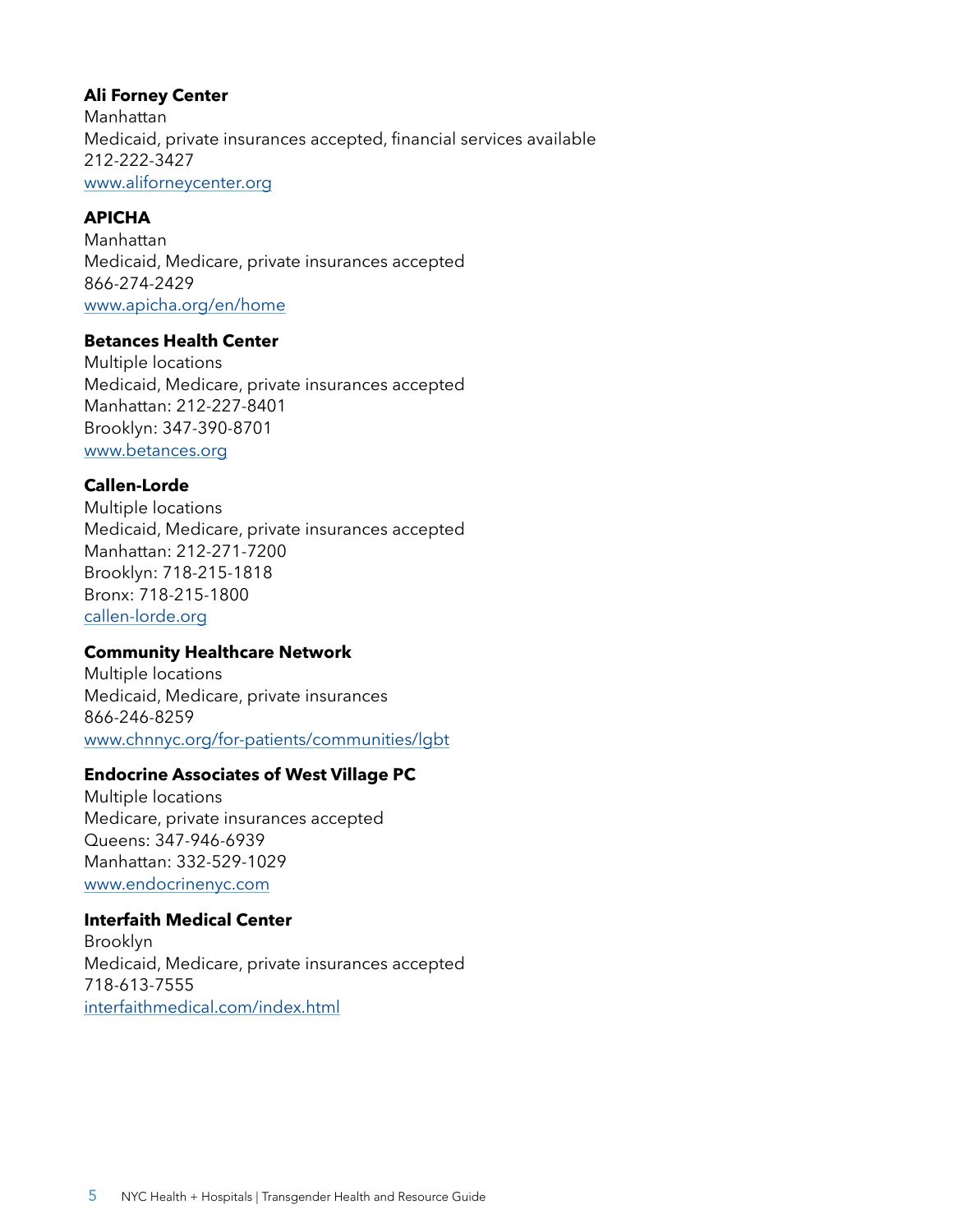#### **Mount Sinai**

Multiple locations Medicaid, Medicare, private insurances accepted

Mount Sinai Center for Transgender Medicine and Surgery Manhattan 212-604-1730

Mount Sinai Beth Israel Medical Center Manhattan 212-420-2000

Mount Sinai Peter Krueger Clinic Manhattan 212-420-2620

[www.mountsinai.org/locations/center-transgender-medicine-surgery?utm\\_source=google](https://www.mountsinai.org/locations/center-transgender-medicine-surgery?utm_source=google&utm_medium=sem&utm_campaign=mshsctms&utm_content=trans_medicine_and_surgery&_vsrefdom=mchxctmscpc&gclid=EAIaIQobChMI2rbcrLHb8gIV04ZbCh2fUAiREAAYASAAEgIeO_D_BwE&gclsrc=aw.ds) [&utm\\_medium=sem&utm\\_campaign=mshsctms&utm\\_content=trans\\_medicine\\_and\\_surgery&\\_](https://www.mountsinai.org/locations/center-transgender-medicine-surgery?utm_source=google&utm_medium=sem&utm_campaign=mshsctms&utm_content=trans_medicine_and_surgery&_vsrefdom=mchxctmscpc&gclid=EAIaIQobChMI2rbcrLHb8gIV04ZbCh2fUAiREAAYASAAEgIeO_D_BwE&gclsrc=aw.ds) [vsrefdom=mchxctmscpc&gclid=EAIaIQobChMI2rbcrLHb8gIV04ZbCh2fUAiREAAYASAAEgIeO\\_D\\_](https://www.mountsinai.org/locations/center-transgender-medicine-surgery?utm_source=google&utm_medium=sem&utm_campaign=mshsctms&utm_content=trans_medicine_and_surgery&_vsrefdom=mchxctmscpc&gclid=EAIaIQobChMI2rbcrLHb8gIV04ZbCh2fUAiREAAYASAAEgIeO_D_BwE&gclsrc=aw.ds) [BwE&gclsrc=aw.ds](https://www.mountsinai.org/locations/center-transgender-medicine-surgery?utm_source=google&utm_medium=sem&utm_campaign=mshsctms&utm_content=trans_medicine_and_surgery&_vsrefdom=mchxctmscpc&gclid=EAIaIQobChMI2rbcrLHb8gIV04ZbCh2fUAiREAAYASAAEgIeO_D_BwE&gclsrc=aw.ds)

#### **Northwell Health**

Gerald J. Friedman Transgender Program for Health & Wellness Manhattan Medicaid, Medicare, private insurances accepted 212-434-3556 [www.friedmantransgenderprogram.org](https://www.friedmantransgenderprogram.org/)

#### **NYU Langone**

Diabetes & Endocrine Associates – Transgender Endocrinology Manhattan Medicaid, Medicare, private insurances accepted [212-481-1350](tel:212-481-1350) [nyulangone.org/locations/transgender-health](https://nyulangone.org/locations/transgender-health)

#### **Planned Parenthood**

Multiple locations Medicaid, Medicare, private insurances accepted 800-230-7526 [www.plannedparenthood.org](https://www.plannedparenthood.org/)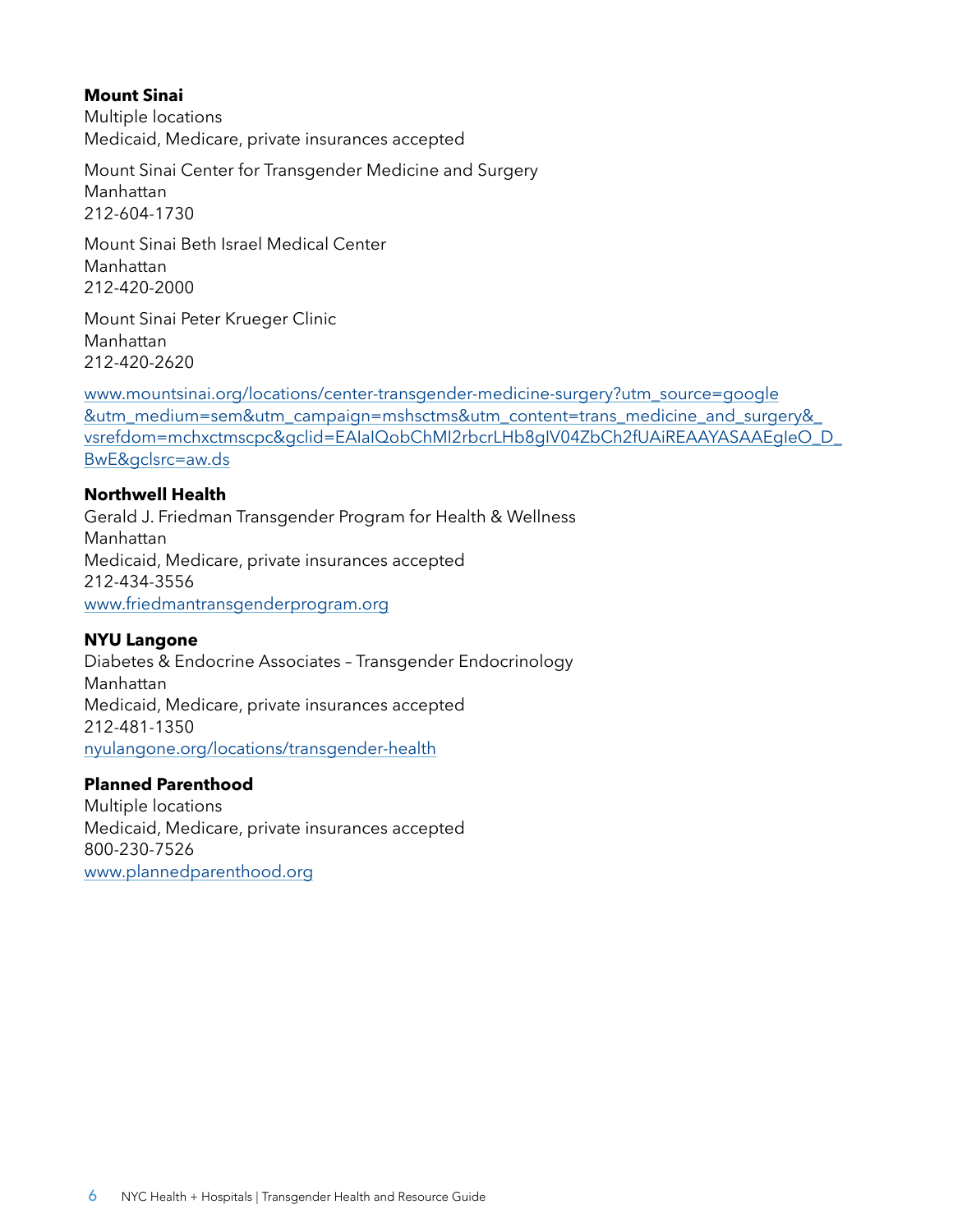# <span id="page-6-0"></span>**PUBERTY BLOCKERS**

#### **NYC Health + Hospitals**

Multiple locations across NYC. To find a location near you or to schedule an appointment, call 1-844-NYC-4NYC. Medicaid, Medicare, private insurances accepted, financial services available.

Pride Health Center at NYC Health + Hospitals / Gotham Health, Judson Manhattan 212-925-5000 (ext. 2 or 3) / 1-844-NYC-4NYC www.nychealthandhospitals.org/judson/pride-health-center

Pride Health Center at NYC Health + Hospitals / Jacobi Bronx 718-918-7787 / 1-844-NYC-4NYC www.nychealthandhospitals.org/jacobi/the-pride-health-center-at-nyc-health-hospitals-jacobi

#### **Ali Forney Center**

Manhattan Medicaid, private insurances accepted, financial services available 212-222-3427 [www.aliforneycenter.org](https://www.aliforneycenter.org/)

#### **Callen-Lorde**

HOTT Program Manhattan Medicaid, Medicare, private insurances accepted 212-271-7200 [callen-lorde.org/hott](https://callen-lorde.org/hott/)

#### **Mount Sinai**

Adolescent Health Center Manhattan Medicaid, Medicare, private insurances accepted 212-423-3000 [www.mountsinai.org/locations/adolescent-health-center/services/lgbtq-support-services](https://www.mountsinai.org/locations/adolescent-health-center/services/lgbtq-support-services)

#### **Northwell Health**

Gerald J. Friedman Transgender Program for Health & Wellness Manhattan Medicaid, Medicare, private insurances accepted 212-434-3556 [www.friedmantransgenderprogram.org](https://www.friedmantransgenderprogram.org/)

#### **NYU Langone**

Transgender Youth Health Program Manhattan Medicaid, Medicare, private insurances accepted 212-263-5940 x 5 [nyulangone.org/locations/hassenfeld-childrens-hospital?cid=sem\\_google&googadcamp](https://nyulangone.org/locations/hassenfeld-childrens-hospital?cid=sem_google&googadcamp=Hassenfeld_HCH_Brand&googadgroup=HCH&googkeyword=%2Bhassenfeld %2Bchildren&googmatchtype=b&insitesid=1318&gclid=EAIaIQobChMI6vXet7Lb8gIVY_rjBx21_QU4EAAYASAAEgIpD_D_BwE) [=Hassenfeld\\_HCH\\_Brand&googadgroup=HCH&googkeyword=%2Bhassenfeld%20](https://nyulangone.org/locations/hassenfeld-childrens-hospital?cid=sem_google&googadcamp=Hassenfeld_HCH_Brand&googadgroup=HCH&googkeyword=%2Bhassenfeld %2Bchildren&googmatchtype=b&insitesid=1318&gclid=EAIaIQobChMI6vXet7Lb8gIVY_rjBx21_QU4EAAYASAAEgIpD_D_BwE) [%2Bchildren&googmatchtype=b&insitesid=1318&gclid=EAIaIQobChMI6vXet7Lb8gIVY\\_rjBx21\\_](https://nyulangone.org/locations/hassenfeld-childrens-hospital?cid=sem_google&googadcamp=Hassenfeld_HCH_Brand&googadgroup=HCH&googkeyword=%2Bhassenfeld %2Bchildren&googmatchtype=b&insitesid=1318&gclid=EAIaIQobChMI6vXet7Lb8gIVY_rjBx21_QU4EAAYASAAEgIpD_D_BwE) [QU4EAAYASAAEgIpD\\_D\\_BwE](https://nyulangone.org/locations/hassenfeld-childrens-hospital?cid=sem_google&googadcamp=Hassenfeld_HCH_Brand&googadgroup=HCH&googkeyword=%2Bhassenfeld %2Bchildren&googmatchtype=b&insitesid=1318&gclid=EAIaIQobChMI6vXet7Lb8gIVY_rjBx21_QU4EAAYASAAEgIpD_D_BwE)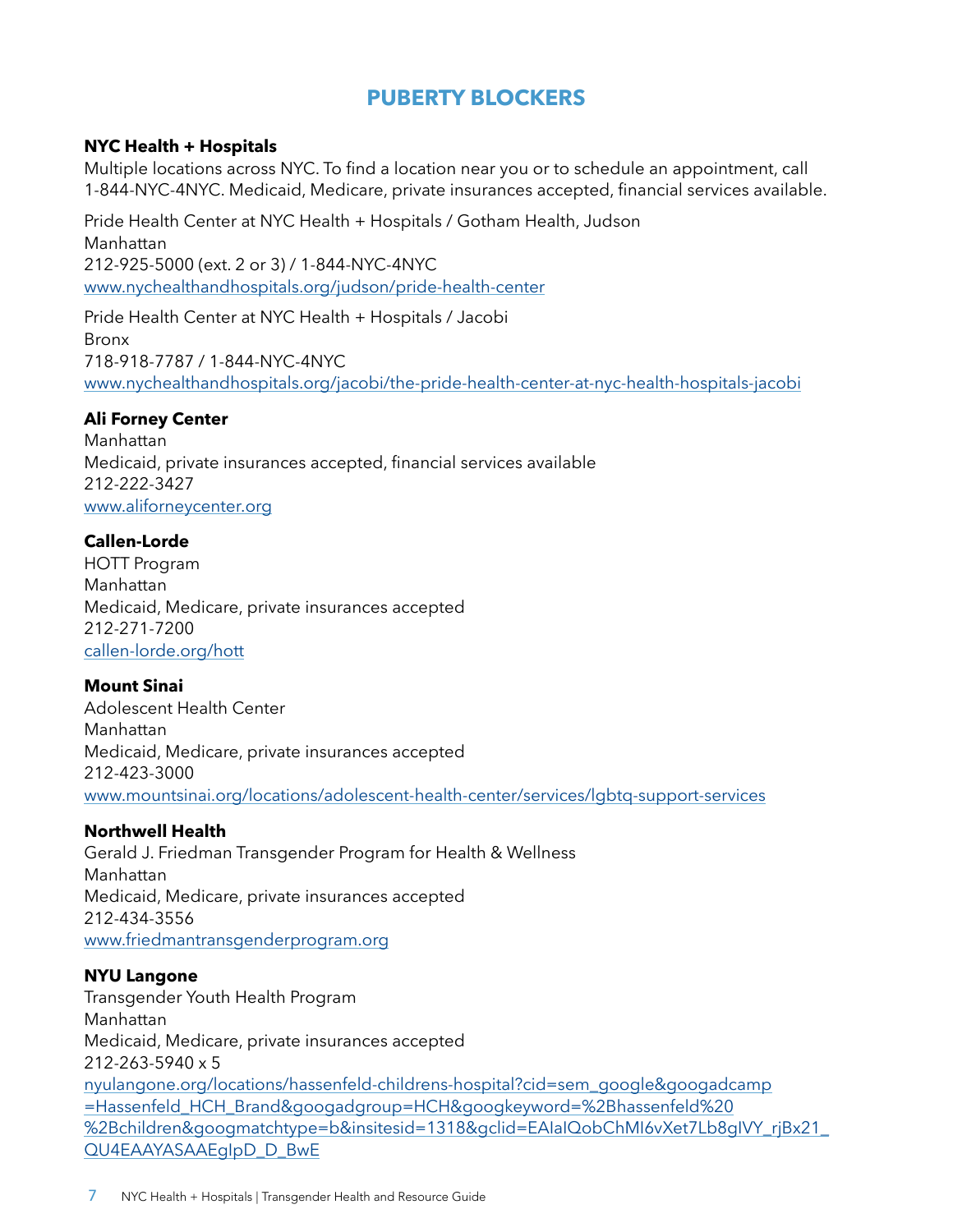**SUNY Heat Program**  Brooklyn Medicaid, private insurances accepted 718-613-8543 [heatprogram.org](https://heatprogram.org/)

# <span id="page-7-0"></span>**TOP SURGERY (MASTECTOMY AND AUGMENTATION)**

#### **NYC Health + Hospitals**

Multiple locations across NYC. To find a location near you or to schedule an appointment, call 1-844-NYC-4NYC. Medicaid, Medicare, private insurances accepted, financial assistance available.

Pride Health Center at NYC Health + Hospitals / Metropolitan Surgeon: Dr. Aron Kressel Mastectomy and augmentation Manhattan 212-423-7292 / 1-844-NYC-4NYC www.nychealthandhospitals.org/metropolitan/our-services/lgbtq-health-center

NYC Health + Hospitals / Lincoln - Gender Affirming Integrated Services Practice Surgeon: Dr. Aloysius Smith Mastectomy Bronx 718-579-5264 / 1-844-NYC-4NYC www.nychealthandhospitals.org/lincoln

#### **Dr. Alexes Hazen**

Mastectomy and augmentation Manhattan Medicare, private insurances accepted 917-301-6563 [www.alexeshazenmd.com](https://www.alexeshazenmd.com/)

#### **Dr. Douglas Senderoff**

Mastectomy and augmentation Manhattan Private insurances accepted 212-481-3939 [www.drsenderoff.com](http://www.drsenderoff.com/)

#### **Dr. Paul Weiss**

Mastectomy and augmentation Manhattan Private insurances accepted 212-861-8000 [paulrweissmd.com/index.php](http://paulrweissmd.com/index.php)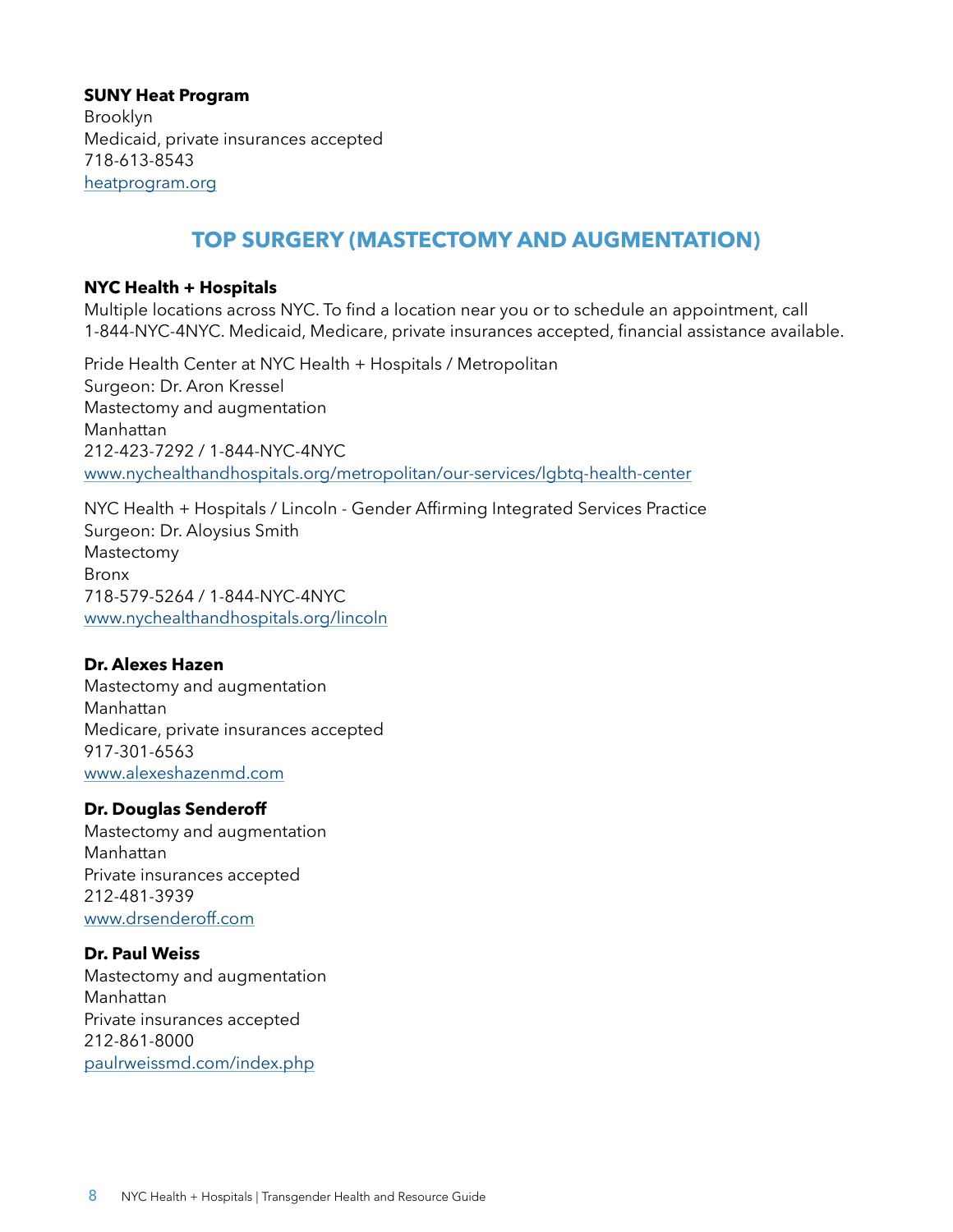#### **Long Island Plastic Surgical Group, PC**

Mastectomy and augmentation Multiple locations Medicaid, Medicare, private insurances accepted 516-200-1645 [www.lipsg.com/transgender-surgery](https://www.lipsg.com/transgender-surgery/)

#### **Mount Sinai**

Center for Transgender Medicine and Surgery Mastectomy and augmentation Manhattan Medicaid, Medicare, private insurances accepted 212-604-1730 [www.mountsinai.org/locations/center-transgender-medicine-surgery?utm\\_source=google&](https://www.mountsinai.org/locations/center-transgender-medicine-surgery?utm_source=google&utm_medium=sem&utm_campaign=mshsctms&utm_content=trans_medicine_and_surgery&_vsrefdom=mchxctmscpc&gclid=EAIaIQobChMI2rbcrLHb8gIV04ZbCh2fUAiREAAYASAAEgIeO_D_BwE&gclsrc=aw.ds) [utm\\_medium=sem&utm\\_campaign=mshsctms&utm\\_content=trans\\_medicine\\_and\\_surgery&\\_](https://www.mountsinai.org/locations/center-transgender-medicine-surgery?utm_source=google&utm_medium=sem&utm_campaign=mshsctms&utm_content=trans_medicine_and_surgery&_vsrefdom=mchxctmscpc&gclid=EAIaIQobChMI2rbcrLHb8gIV04ZbCh2fUAiREAAYASAAEgIeO_D_BwE&gclsrc=aw.ds) [vsrefdom=mchxctmscpc&gclid=EAIaIQobChMI2rbcrLHb8gIV04ZbCh2fUAiREAAYASAAEgIeO\\_D\\_](https://www.mountsinai.org/locations/center-transgender-medicine-surgery?utm_source=google&utm_medium=sem&utm_campaign=mshsctms&utm_content=trans_medicine_and_surgery&_vsrefdom=mchxctmscpc&gclid=EAIaIQobChMI2rbcrLHb8gIV04ZbCh2fUAiREAAYASAAEgIeO_D_BwE&gclsrc=aw.ds) [BwE&gclsrc=aw.ds](https://www.mountsinai.org/locations/center-transgender-medicine-surgery?utm_source=google&utm_medium=sem&utm_campaign=mshsctms&utm_content=trans_medicine_and_surgery&_vsrefdom=mchxctmscpc&gclid=EAIaIQobChMI2rbcrLHb8gIV04ZbCh2fUAiREAAYASAAEgIeO_D_BwE&gclsrc=aw.ds)

#### **Northwell Health**

Gerald J. Friedman Transgender Health & Wellness Program Mastectomy and augmentation Manhattan Medicaid, Medicare, private insurances accepted 212-434-3556 [www.friedmantransgenderprogram.org](https://www.friedmantransgenderprogram.org/)

#### **NYU Langone**

Plastic Surgery Associates Mastectomy and augmentation Manhattan Medicaid, Medicare, private insurances accepted 646-501-4449 [nyulangone.org/locations/plastic-surgery/transgender-surgery-services](https://nyulangone.org/locations/plastic-surgery/transgender-surgery-services)

#### **Weill Cornell Medicine**

Mastectomy and augmentation Manhattan Medicaid, Medicare, private insurances accepted 646-962-4210 [weillcornell.org/gender-affirming-surgeries](https://weillcornell.org/gender-affirming-surgeries)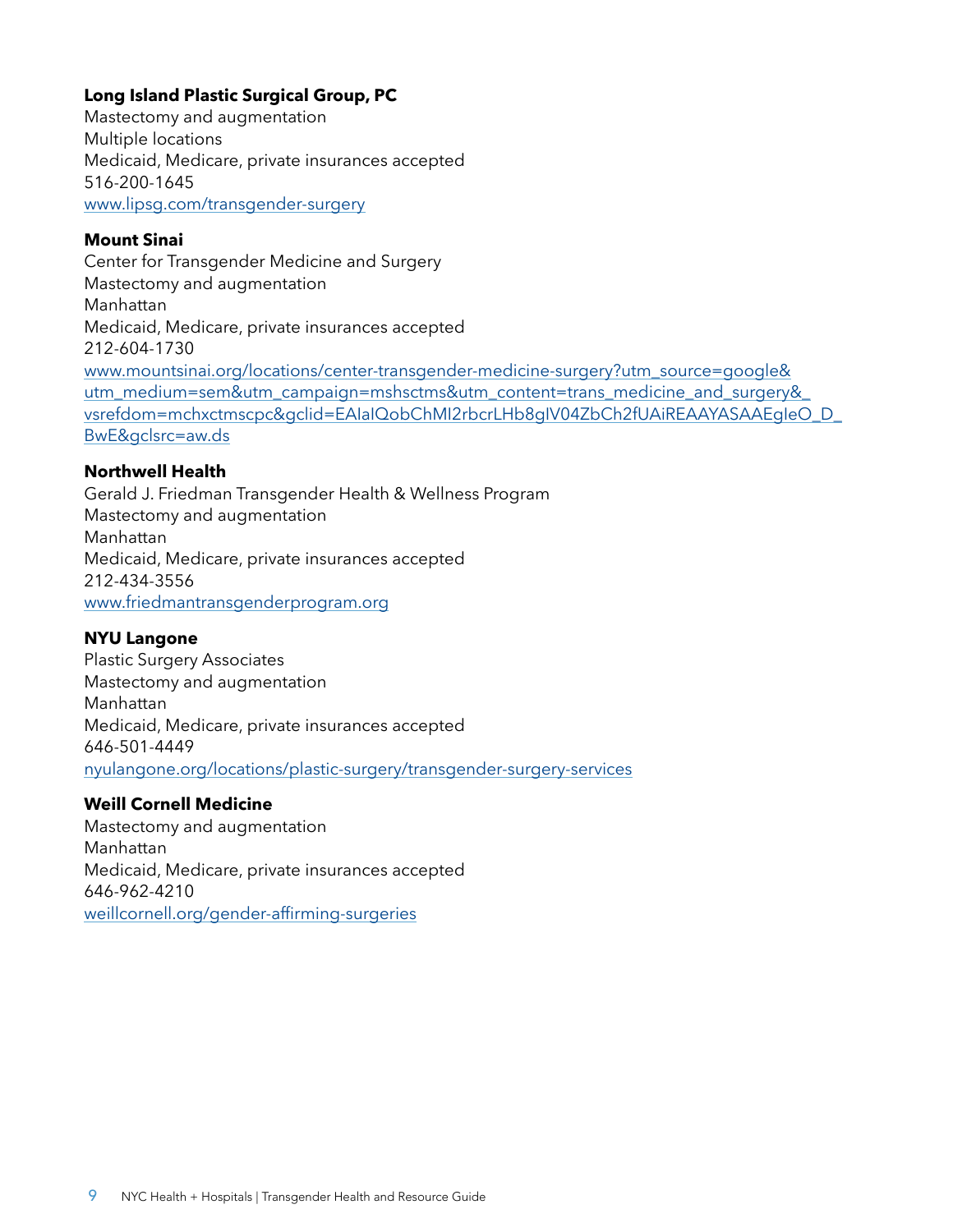# <span id="page-9-0"></span>**BOTTOM SURGERY**

#### **NYC Health + Hospitals / Lincoln - Gender Affirming Integrated Services Practice**

Surgeon: Dr. Hsun-Ming (Simon) Lu Hysterectomy, oopherectomy Bronx Medicaid, Medicare, private insurances accepted, financial services available 718-579-5264 / 1-844-NYC-4NYC www.nychealthandhospitals.org/lincoln

#### **BronxCare**

Possible surgeon: Dr. Joseph Silletti **Orchiectomy** Bronx Medicaid, Medicare, private insurances accepted 718-579-7030 [www.bronxcare.org/our-services/surgery](https://www.bronxcare.org/our-services/surgery/)

#### **Dr. Rajveer Purohit, Reconstructive Urology**

Orchiectomy, metoidioplasty, certain types of phalloplasties, vaginoplasty Manhattan Medicaid, Medicare, private insurances accepted 212-772-3900 [rajveerpurohitmd.com](https://rajveerpurohitmd.com/)

#### **Mount Sinai**

Center for Transgender Medicine and Surgery Possible surgeons: Dr. Zoe Rodriguez; Dr. Aaron Grotas; Dr. Miroslav Djorjevic; Dr. Jess Ting Hysterectomy, oophorectomy, orchiectomy, metoidioplasty, phalloplasty, vaginoplasty Manhattan Medicaid, Medicare, private insurances accepted 646-733-4362 [www.mountsinai.org/locations/center-transgender-medicine-surgery?utm\\_source=google](https://www.mountsinai.org/locations/center-transgender-medicine-surgery?utm_source=google&utm_medium=sem&utm_campaign=mshsctms&utm_content=trans_medicine_and_surgery&_vsrefdom=mchxctmscpc&gclid=EAIaIQobChMI2rbcrLHb8gIV04ZbCh2fUAiREAAYASAAEgIeO_D_BwE&gclsrc=aw.ds) [&utm\\_medium=sem&utm\\_campaign=mshsctms&utm\\_content=trans\\_medicine\\_and\\_surgery&\\_](https://www.mountsinai.org/locations/center-transgender-medicine-surgery?utm_source=google&utm_medium=sem&utm_campaign=mshsctms&utm_content=trans_medicine_and_surgery&_vsrefdom=mchxctmscpc&gclid=EAIaIQobChMI2rbcrLHb8gIV04ZbCh2fUAiREAAYASAAEgIeO_D_BwE&gclsrc=aw.ds) [vsrefdom=mchxctmscpc&gclid=EAIaIQobChMI2rbcrLHb8gIV04ZbCh2fUAiREAAYASAAEgIeO\\_D\\_](https://www.mountsinai.org/locations/center-transgender-medicine-surgery?utm_source=google&utm_medium=sem&utm_campaign=mshsctms&utm_content=trans_medicine_and_surgery&_vsrefdom=mchxctmscpc&gclid=EAIaIQobChMI2rbcrLHb8gIV04ZbCh2fUAiREAAYASAAEgIeO_D_BwE&gclsrc=aw.ds) [BwE&gclsrc=aw.ds](https://www.mountsinai.org/locations/center-transgender-medicine-surgery?utm_source=google&utm_medium=sem&utm_campaign=mshsctms&utm_content=trans_medicine_and_surgery&_vsrefdom=mchxctmscpc&gclid=EAIaIQobChMI2rbcrLHb8gIV04ZbCh2fUAiREAAYASAAEgIeO_D_BwE&gclsrc=aw.ds)

#### **New York-Presbyterian**

Columbia University Irving Medical Center Possible surgeon: Dr. Nancy R. Jasper Hysterectomy, oophorectomy Manhattan Medicaid, Medicare, private insurances accepted [212-305-2500](tel:+1212-305-2500) [www.nyp.org/locations/newyork-presbyterian-columbia-university-medical-center](https://www.nyp.org/locations/newyork-presbyterian-columbia-university-medical-center)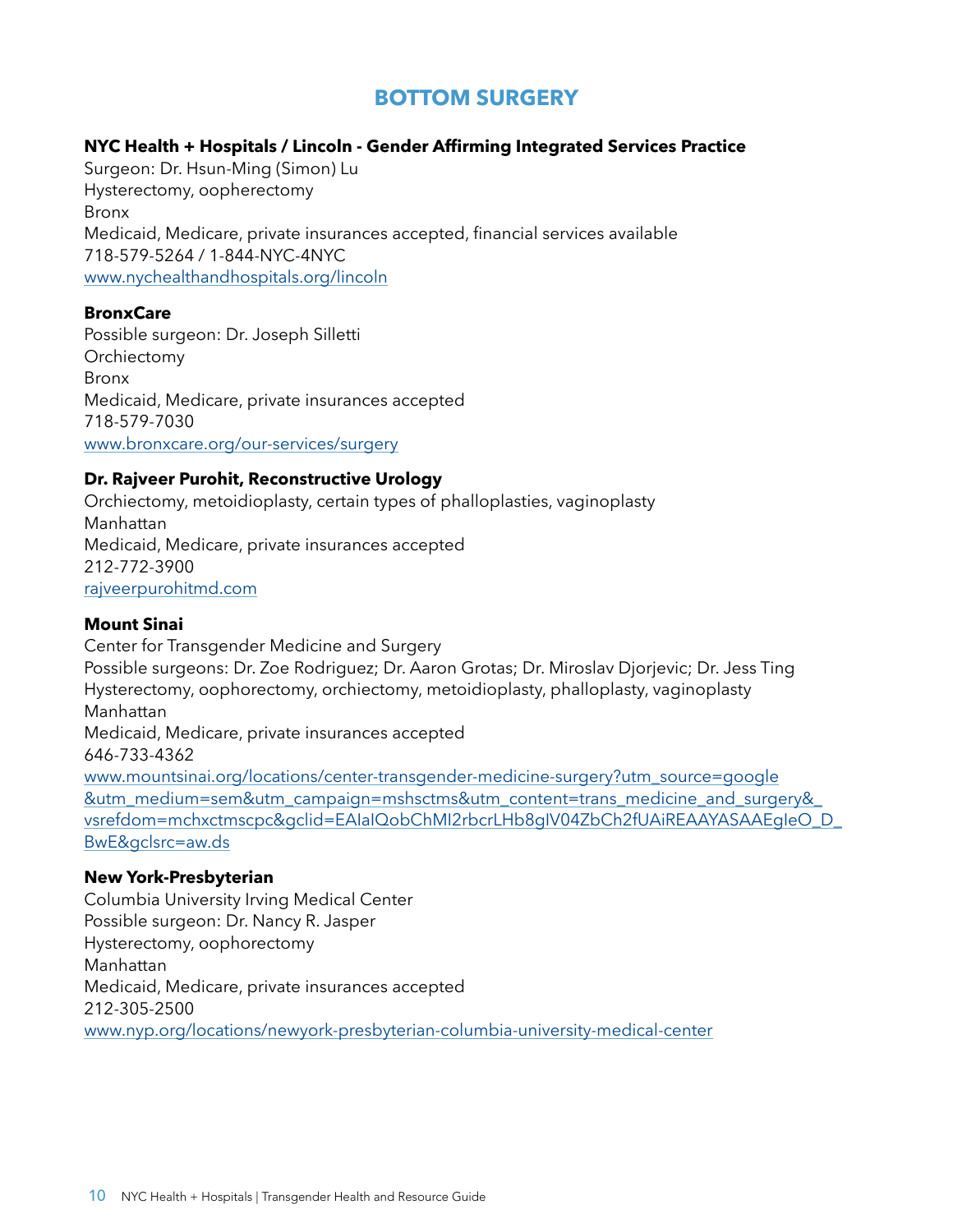#### **Northwell Health**

Gerald J. Friedman Transgender Health & Wellness Program Possible surgeons: Dr. David M. Whitehead; Dr. Jeannine Villela Metoidioplasty, phalloplasty, vaginoplasty Manhattan Medicaid, Medicare, private insurances accepted 212-434-3556 [www.friedmantransgenderprogram.org](https://www.friedmantransgenderprogram.org/)

#### **NYU Langone**

Multiple locations Medicaid, Medicare, private insurances accepted

NYU Langone Downtown Women OBGYN Associates, LLP Possible surgeon: Dr. Dorothy L. Min Hysterectomy Manhattan 212-966-7600

NYU Langone Kips Bay Gynecology Possible surgeons: Dr. [Christopher N. Eswar;](https://nyulangone.org/doctors/1598907008/christopher-n-eswar) Dr. [Ruth A. Tessler](https://nyulangone.org/doctors/1740344969/ruth-a-tessler) Oophorectomy Manhattan 212-545-5400

NYU Langone Plastic Surgery Associates Possible surgeons: Dr. Rachel Bluebond-Langner; Dr. Lee Zhao; Dr. Jamie Levine; Dr. Eduardo Rodriguez Metoidioplasty, phalloplasty, vaginoplasty Manhattan 646-501-4449

NYU Langone Urology Associates Possible surgeons: Dr. [Lauren E. Stewart;](https://nyulangone.org/doctors/1346683034/lauren-e-stewart) Dr. Lee C Zhao; Dr. Bobby B. Najari Oophorectomy, orchiectomy Manhattan 646-825-6300 [nyulangone.org/locations/transgender-health](https://nyulangone.org/locations/transgender-health)

#### **Weill Cornell Medicine**

Possible surgeons: Dr. Leslie E. Cohen; Dr. David M. Otterburn; Dr. Jason A. Spector; Dr. Mia Talmor Phalloplasty and vaginoplasty Manhattan Medicaid, Medicare, private insurances accepted 646-962-4210 [weillcornell.org/gender-affirming-surgeries](https://weillcornell.org/gender-affirming-surgeries)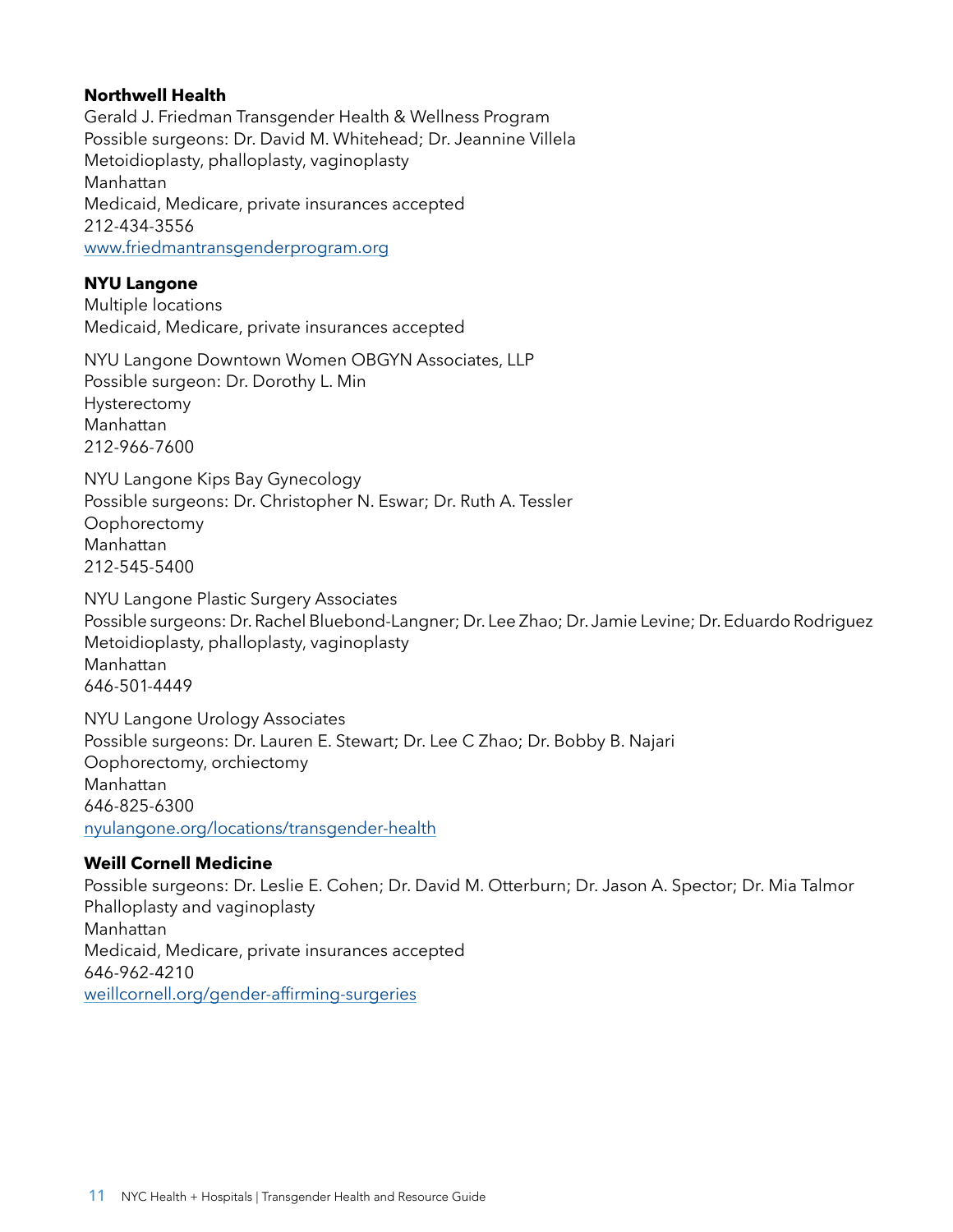# <span id="page-11-0"></span>**FACIAL FEMINIZATION AND MASCULINIZATION**

#### **Dr. Nicholas Bastidas**

Manhattan [212-485-0616](tel:12124850616)  [www.drbastidas.com](https://www.drbastidas.com/)

#### **Dr. Mark Filstein**

Manhattan 212-481-4041 [www.markfilstein.com/index.php](https://www.markfilstein.com/index.php)

#### **Dr. Alexes Hazen**

Manhattan 917-301-6563 [www.alexeshazenmd.com/transgender-facial-feminization](https://www.alexeshazenmd.com/transgender-facial-feminization)

#### **Dr. Joshua D. Rosenberg**

Multiple locations Manhattan: 212-241-9410 Staten Island: 718-420-1279 [www.drjoshuarosenberg.com](https://www.drjoshuarosenberg.com/)

#### **Dr. Paul Weiss**

Manhattan 212-861-8000 [paulrweissmd.com/drweiss.php](http://paulrweissmd.com/drweiss.php)

#### **Long Island Plastic Surgical Group, PC**

Multiple locations 516-218-1019 [www.lipsg.com/transgender-surgery](https://www.lipsg.com/transgender-surgery/)

#### **Montefiore**

Bronx 800-636-6683 [www.montefiore.org/default.cfm](https://www.montefiore.org/default.cfm)

#### **Mount Sinai**

Center for Transgender Medicine and Surgery Manhattan 646-733-4362 [www.mountsinai.org/locations/center-transgender-medicine-surgery?utm\\_source= google](https://www.mountsinai.org/locations/center-transgender-medicine-surgery?utm_source=google&utm_medium=sem&utm_campaign=mshsctms&utm_content=trans_medicine_and_surgery&_vsrefdom=mchxctmscpc&gclid=EAIaIQobChMI2rbcrLHb8gIV04ZbCh2fUAiREAAYASAAEgIeO_D_BwE&gclsrc=aw.ds ) [&utm\\_medium=sem&utm\\_campaign=mshsctms&utm\\_content=trans\\_medicine\\_and\\_surgery&\\_](https://www.mountsinai.org/locations/center-transgender-medicine-surgery?utm_source=google&utm_medium=sem&utm_campaign=mshsctms&utm_content=trans_medicine_and_surgery&_vsrefdom=mchxctmscpc&gclid=EAIaIQobChMI2rbcrLHb8gIV04ZbCh2fUAiREAAYASAAEgIeO_D_BwE&gclsrc=aw.ds ) [vsrefdom=mchxctmscpc&gclid=EAIaIQobChMI2rbcrLHb8gIV04ZbCh2fUAiREAAYASAAEgIeO\\_D\\_](https://www.mountsinai.org/locations/center-transgender-medicine-surgery?utm_source=google&utm_medium=sem&utm_campaign=mshsctms&utm_content=trans_medicine_and_surgery&_vsrefdom=mchxctmscpc&gclid=EAIaIQobChMI2rbcrLHb8gIV04ZbCh2fUAiREAAYASAAEgIeO_D_BwE&gclsrc=aw.ds ) [BwE&gclsrc=aw.ds](https://www.mountsinai.org/locations/center-transgender-medicine-surgery?utm_source=google&utm_medium=sem&utm_campaign=mshsctms&utm_content=trans_medicine_and_surgery&_vsrefdom=mchxctmscpc&gclid=EAIaIQobChMI2rbcrLHb8gIV04ZbCh2fUAiREAAYASAAEgIeO_D_BwE&gclsrc=aw.ds )

#### **Northwell Health**

Gerald J. Friedman Transgender Health & Wellness Program Manhattan 212-434-3556 [www.friedmantransgenderprogram.org](https://www.friedmantransgenderprogram.org/)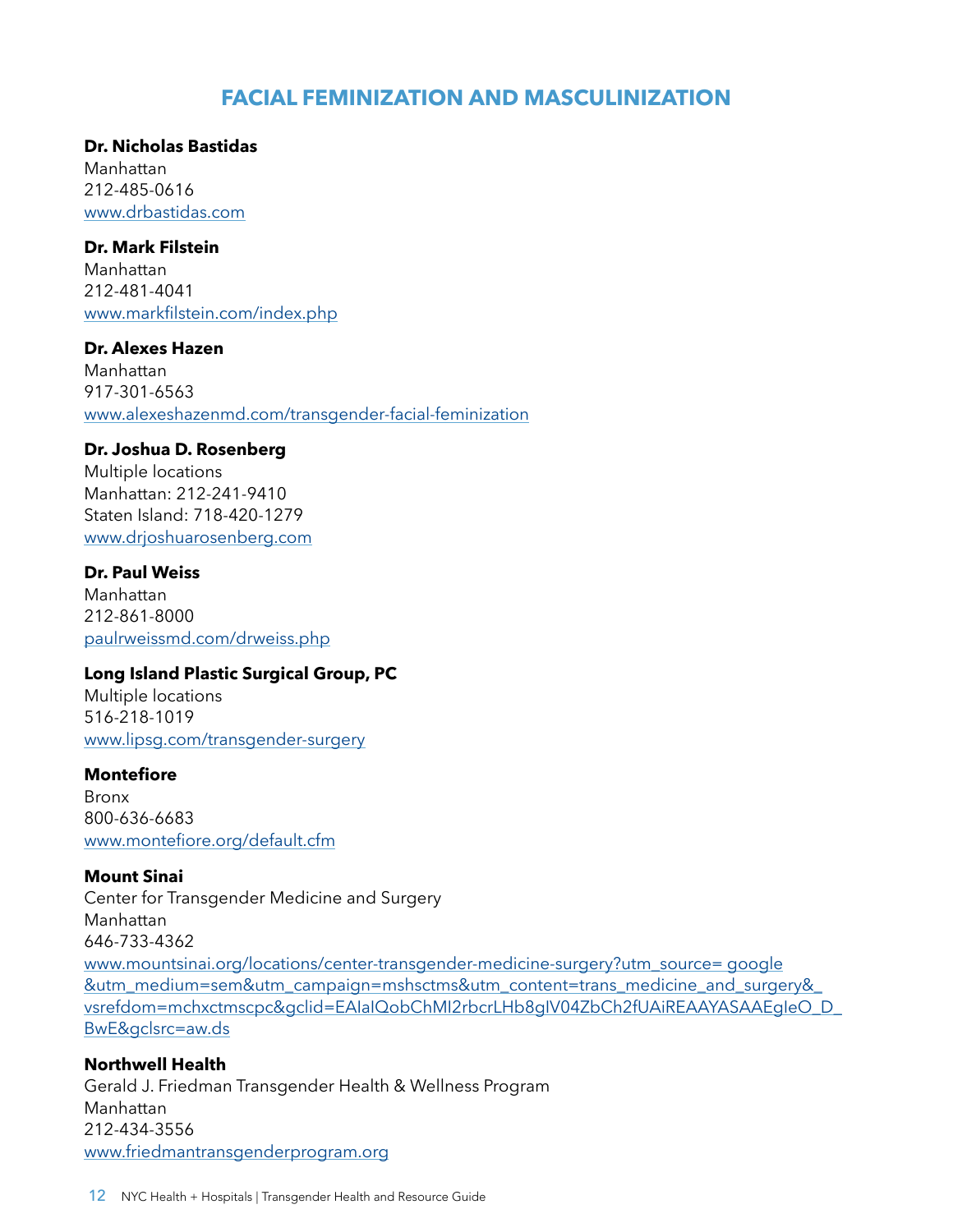**NYU Langone** Plastic Surgery Associates Manhattan 646-501-4449 [nyulangone.org/locations/plastic-surgery/transgender-surgery-services](https://nyulangone.org/locations/plastic-surgery/transgender-surgery-services)

# <span id="page-12-0"></span>**VOICE THERAPY AND MODIFICATION**

#### **Mount Sinai**

Center for Transgender Medicine and Surgery Manhattan 646-733-4362 [www.mountsinai.org/locations/center-transgender-medicine-surgery?utm\\_source=google](https://www.mountsinai.org/locations/center-transgender-medicine-surgery?utm_source=google&utm_medium=sem&utm_campaign=mshsctms&utm_content=trans_medicine_and_surgery&_vsrefdom=mchxctmscpc&gclid=EAIaIQobChMI2rbcrLHb8gIV04ZbCh2fUAiREAAYASAAEgIeO_D_BwE&gclsrc=aw.ds ) [&utm\\_medium=sem&utm\\_campaign=mshsctms&utm\\_content=trans\\_medicine\\_and\\_surgery&\\_](https://www.mountsinai.org/locations/center-transgender-medicine-surgery?utm_source=google&utm_medium=sem&utm_campaign=mshsctms&utm_content=trans_medicine_and_surgery&_vsrefdom=mchxctmscpc&gclid=EAIaIQobChMI2rbcrLHb8gIV04ZbCh2fUAiREAAYASAAEgIeO_D_BwE&gclsrc=aw.ds ) [vsrefdom=mchxctmscpc&gclid=EAIaIQobChMI2rbcrLHb8gIV04ZbCh2fUAiREAAYASAAEgIeO\\_D\\_](https://www.mountsinai.org/locations/center-transgender-medicine-surgery?utm_source=google&utm_medium=sem&utm_campaign=mshsctms&utm_content=trans_medicine_and_surgery&_vsrefdom=mchxctmscpc&gclid=EAIaIQobChMI2rbcrLHb8gIV04ZbCh2fUAiREAAYASAAEgIeO_D_BwE&gclsrc=aw.ds ) [BwE&gclsrc=aw.ds](https://www.mountsinai.org/locations/center-transgender-medicine-surgery?utm_source=google&utm_medium=sem&utm_campaign=mshsctms&utm_content=trans_medicine_and_surgery&_vsrefdom=mchxctmscpc&gclid=EAIaIQobChMI2rbcrLHb8gIV04ZbCh2fUAiREAAYASAAEgIeO_D_BwE&gclsrc=aw.ds )

# **New York Speech and Voice Lab**

Manhattan 347-677-3619 [www.speechvoicelab.com](https://www.speechvoicelab.com/)

#### **NYU Langone**

Transgender Voice and Communication Group Manhattan 212-992-7691 [www.nyu.edu/students/health-and-wellness/services/tnbgnc-health-wellness.html](https://www.nyu.edu/students/health-and-wellness/services/tnbgnc-health-wellness.html)

# <span id="page-12-1"></span>**TRACHEAL CARTILAGE SHAVE**

#### **NYC Health + Hospitals / Lincoln - Gender Affirming Integrated Services Practice**

Surgeon: Dr. Rita Roure Bronx 718-579-5264 / 1-844-NYC-4NYC www.nychealthandhospitals.org/lincoln

# **Dr. Alexes Hazen**

Manhattan 917-301-6563 [www.alexeshazenmd.com/transgender-facial-feminization](https://www.alexeshazenmd.com/transgender-facial-feminization)

**Dr. Harrison H. Lee** Manhattan 212-988-9769 [www.harrisonleeplasticsurgeon.com/best-nyc-plastic-surgeons](http://www.harrisonleeplasticsurgeon.com/best-nyc-plastic-surgeons)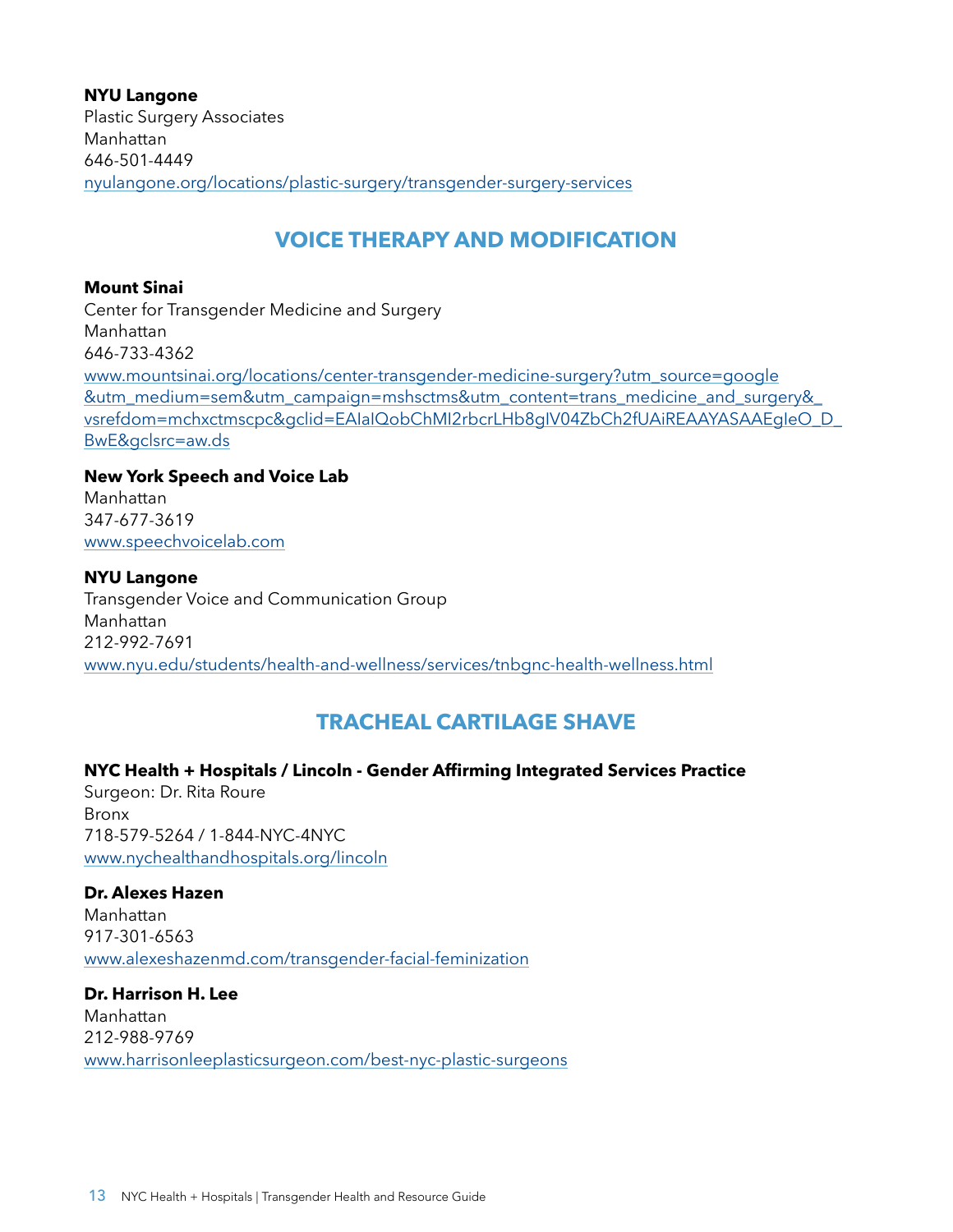#### **Dr. Joshua D. Rosenberg**

Multiple locations Manhattan: 212-241-9410 Staten Island: 718-420-1279 [www.drjoshuarosenberg.com](https://www.drjoshuarosenberg.com/)

#### **Mount Sinai**

Center for Transgender Medicine and Surgery Manhattan 646-733-4362 [www.mountsinai.org/locations/center-transgender-medicine-surgery?utm\\_source=google&utm\\_](https://www.mountsinai.org/locations/center-transgender-medicine-surgery?utm_source=google&utm_medium=sem&utm_campaign=mshsctms&utm_content=trans_medicine_and_surgery&_vsrefdom=mchxctmscpc&gclid=EAIaIQobChMI2rbcrLHb8gIV04ZbCh2fUAiREAAYASAAEgIeO_D_BwE&gclsrc=aw.ds) [medium=sem&utm\\_campaign=mshsctms&utm\\_content=trans\\_medicine\\_and\\_surgery&\\_](https://www.mountsinai.org/locations/center-transgender-medicine-surgery?utm_source=google&utm_medium=sem&utm_campaign=mshsctms&utm_content=trans_medicine_and_surgery&_vsrefdom=mchxctmscpc&gclid=EAIaIQobChMI2rbcrLHb8gIV04ZbCh2fUAiREAAYASAAEgIeO_D_BwE&gclsrc=aw.ds) [vsrefdom=mchxctmscpc&gclid=EAIaIQobChMI2rbcrLHb8gIV04ZbCh2fUAiREAAYASAAEgIeO\\_D\\_](https://www.mountsinai.org/locations/center-transgender-medicine-surgery?utm_source=google&utm_medium=sem&utm_campaign=mshsctms&utm_content=trans_medicine_and_surgery&_vsrefdom=mchxctmscpc&gclid=EAIaIQobChMI2rbcrLHb8gIV04ZbCh2fUAiREAAYASAAEgIeO_D_BwE&gclsrc=aw.ds) [BwE&gclsrc=aw.ds](https://www.mountsinai.org/locations/center-transgender-medicine-surgery?utm_source=google&utm_medium=sem&utm_campaign=mshsctms&utm_content=trans_medicine_and_surgery&_vsrefdom=mchxctmscpc&gclid=EAIaIQobChMI2rbcrLHb8gIV04ZbCh2fUAiREAAYASAAEgIeO_D_BwE&gclsrc=aw.ds)

#### **Weill Cornell Medicine**

Multiple locations 646-962-4210 [weillcornell.org/gender-affirming-surgeries](https://weillcornell.org/gender-affirming-surgeries)

# <span id="page-13-0"></span>**ELECTROLYSIS**

#### **Affordable Permanent Electrolysis**

Manhattan 212-633-1503 [affordablepermanentelectrolysis.com](http://affordablepermanentelectrolysis.com/)

#### **Electrolysis**

**Queens** 917-697-0542 [endunwantedhair.com](http://endunwantedhair.com/)

#### **Lambda Electrolysis**

Brooklyn [lambdaelectrolysis@gmail.com](mailto:lambdaelectrolysis@gmail.com) [lambdaelectrolysis.com](https://lambdaelectrolysis.com/)

#### **New York Electrolysis Office**

Manhattan [nyelectrolysis@gmail.com](mailto:nyelectrolysis@gmail.com) [nyelectrolysisoffice.com](http://nyelectrolysisoffice.com/)

#### **Nios**

Manhattan 212-863-9058 [www.niosspa.com](https://www.niosspa.com/)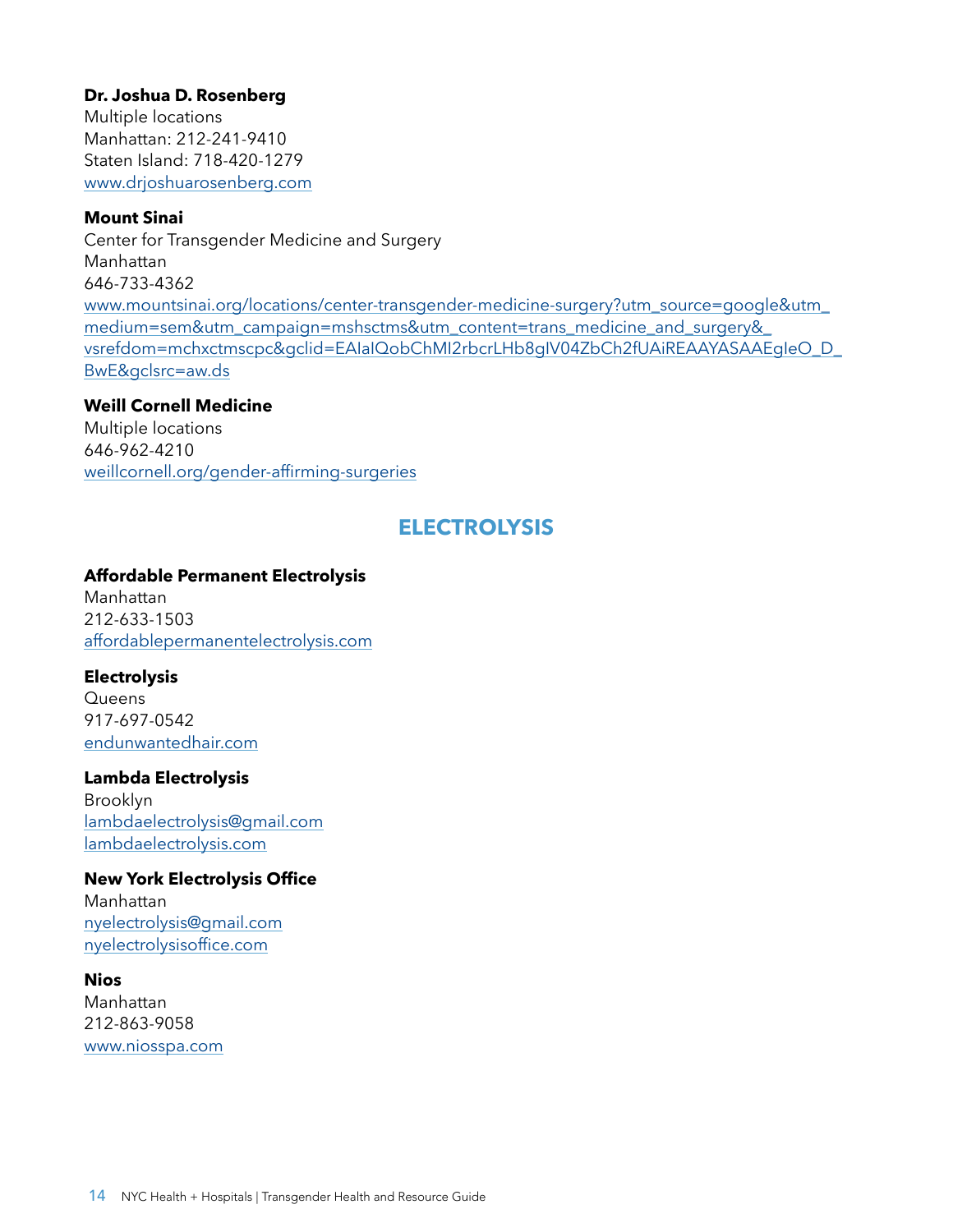## <span id="page-14-0"></span>**CHANGING IDENTITY DOCUMENTS**

#### **Chosen Family Law Center, Trans Umbrella Project**

Manhattan 732-639-1657 [chosenfamilylawcenter.org/trans-umbrella-project](https://chosenfamilylawcenter.org/trans-umbrella-project)

#### **Colectivo Intercultural TRANSgrediendo, Legal AID Network Project**

**Queens** 347-738-6989 [www.ourvoicesarefree.org/programs](https://www.ourvoicesarefree.org/programs)

#### **Lambda Legal**

Manhattan 212-809-8585 [www.lambdalegal.org](https://www.lambdalegal.org/)

#### **Legal Services NYC**

Multiple locations Bronx: 718-928-3700 Brooklyn: 718-237-5500 Manhattan: 646-442-3100 Queens: 347-592-2200 Staten Island: 718-233-6480 [www.legalservicesnyc.org](https://www.legalservicesnyc.org/)

#### **NYLAG**

Manhattan 212-659-6161 [nylag.org/lgbtq-law](https://nylag.org/lgbtq-law/)

#### **Sylvia Rivera Law Project**

Manhattan 212-337-8550 [srlp.org](https://srlp.org/)

#### **Transgender Legal Defense & Education Fund**

Manhattan 646-862-9396 [transgenderlegal.org](https://www.transgenderlegal.org/)

#### **Urban Justice Center, Peter Cicchino Youth Project**

Multiple locations 877-542-9529 [pcyp.urbanjustice.org](https://pcyp.urbanjustice.org/)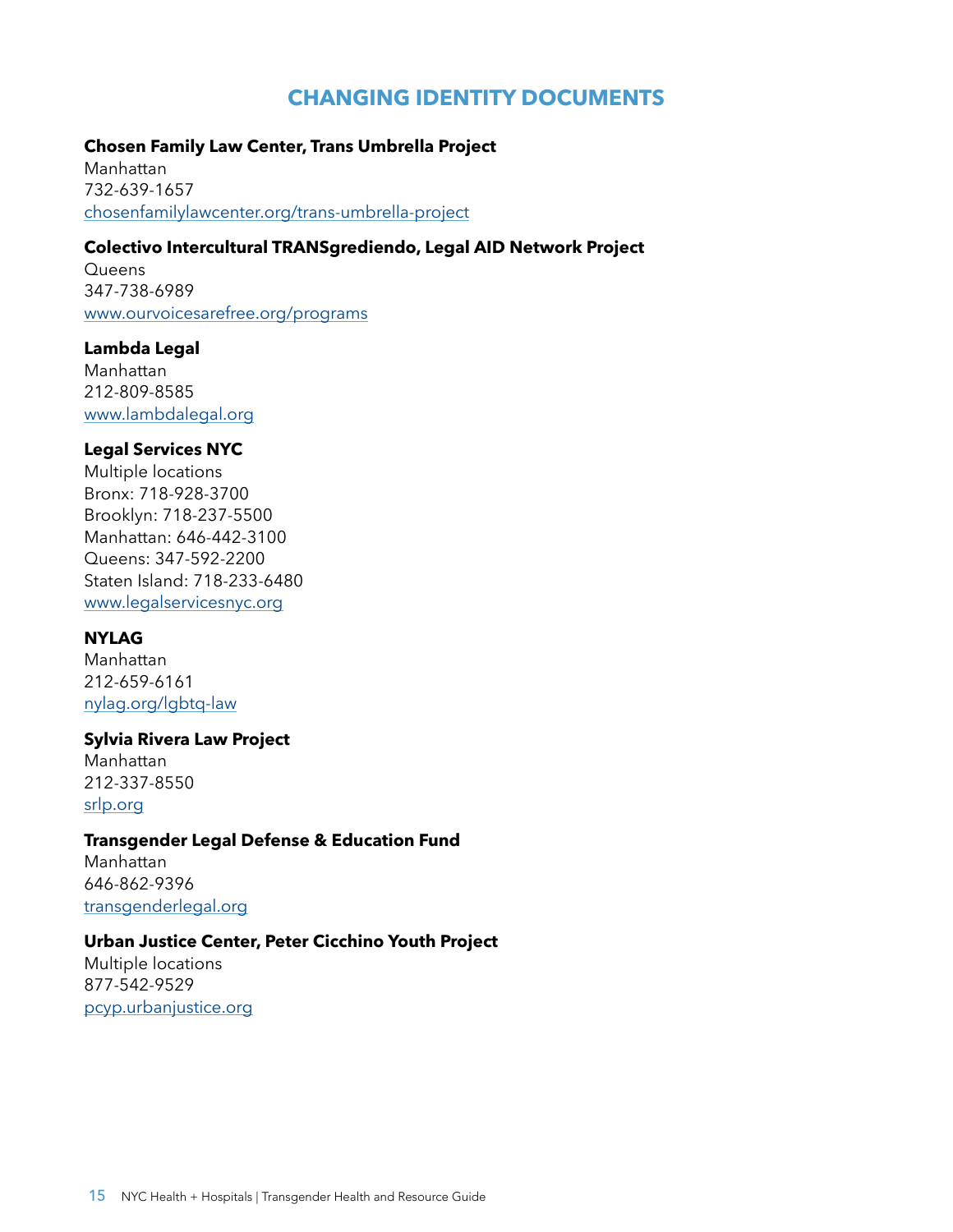#### **Do-It-Yourself Resources**

#### **Callen-Lorde Guide**

Resource for NYS ID, passport, birth certificate, immigration documentation, green card. callen-lorde.org/graphics/2012/03/Changing-Gender-Markers-Federal-NY-NJ-CT.pdf

#### **National Center for Transgender Equality**

ID Documents Center Guides to change name on passport, birth certificate, ID, social security card, immigration documents, military/veteran records. [transequality.org/documents](https://transequality.org/documents)

#### **Sylvia Rivera Law Project**

Name change resource: [srlp.org/resources/namechange](https://srlp.org/resources/namechange/) Do-It-Yourself resource for changing IDs: [srlp.org/resources/changeid](https://srlp.org/resources/changeid/)

# <span id="page-15-0"></span>**MENTAL HEALTH**

#### **NYC Health + Hospitals**

Individual counseling, support groups, psychiatric services, substance use services, inpatient services, crisis intervention, case management services. Multiple locations across NYC For more information or to schedule an appointment, call 1-844-NYC-4NYC www.nychealthandhospitals.org/services/mental-health-services

#### **Ackerman Institute's Gender and Family Project**

Family therapy, support groups, school and professional support. Manhattan 212-879-4900 x 370 [genderandfamilyproject.org](https://genderandfamilyproject.org/)

#### **AIDS Center of Queens County**

Individual, couples, family, and group counseling as well as psychiatric services. Multiple locations Jamaica: [718-896-2500](tel:7188962500) Harm Reduction, Jamaica: [718-739-2525](tel:7187392525) Far Rockaway: [718-868-8645](tel:7188688645) LGBTQ Homeless Youth Drop in Center: [718-472-9400](tel:7184729400) Brooklyn: 929-244-5006 [acqc.org](https://acqc.org/)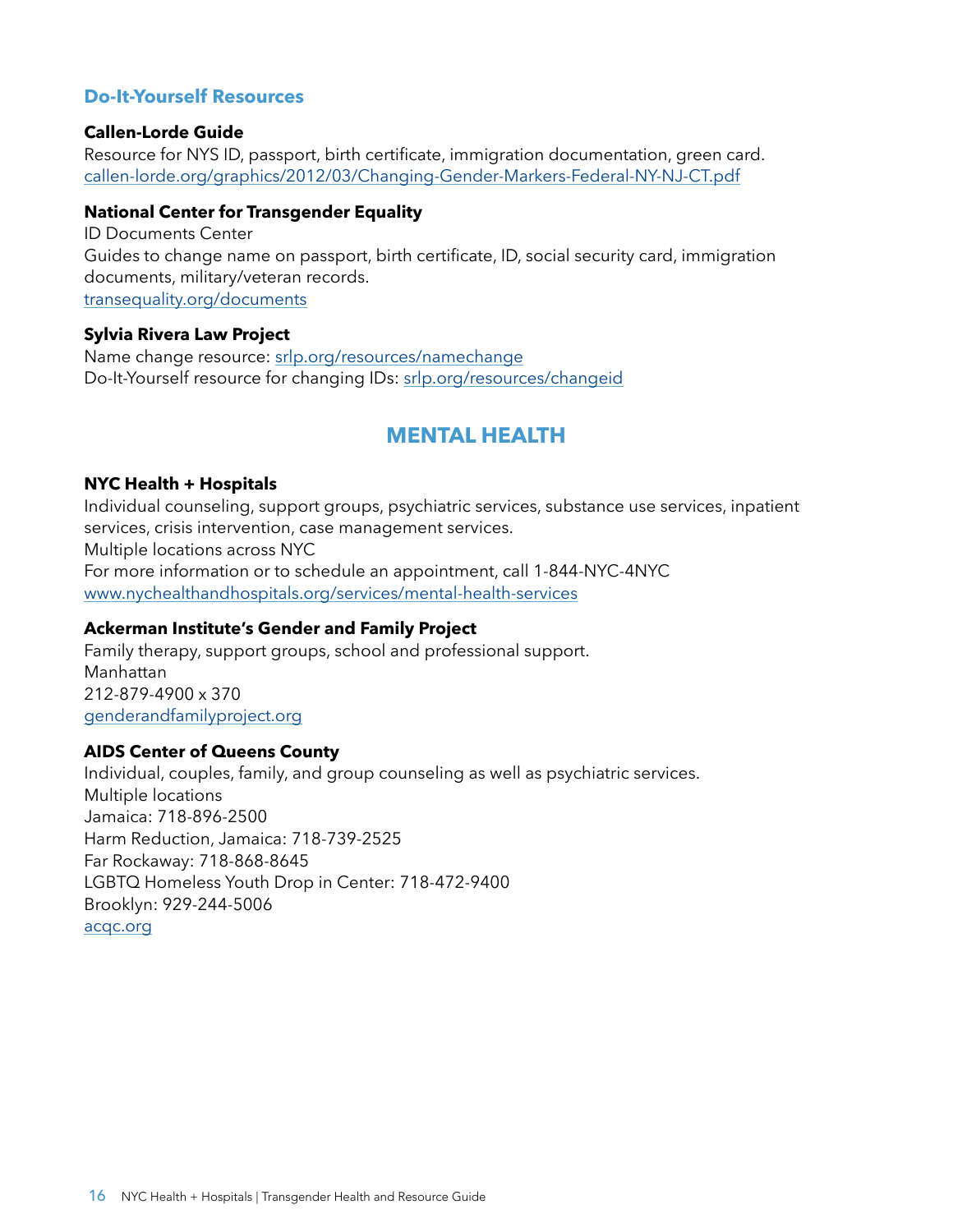#### **Bridging Access To Care**

Individual counseling, support groups, health monitoring, medication management, as well as substance use services. Multiple locations 347-505-5000 [bac-ny.org/behavioral-health](https://bac-ny.org/behavioral-health/)

#### **Brooklyn Community Pride Center**

In person and online support groups. Brooklyn 347-889-7719 [lgbtbrooklyn.org](https://lgbtbrooklyn.org/)

#### **Callen-Lorde**

Individual counseling, support groups, psychiatry services, crisis intervention, HIV pre/post-test counseling. Manhattan: 212-271-7200 Brooklyn: 718-215-1818 Bronx: 718-215-1800 [callen-lorde.org/behavioral-health](https://callen-lorde.org/behavioral-health/)

#### **Caribbean Equality Project**

Mental health services for Caribbean LGBTQ community, including individual counseling and support groups. **Queens** 347-709-3179 [www.caribbeanequalityproject.org](https://www.caribbeanequalityproject.org/)

#### **Community Healthcare Network**

Individual counseling, support groups, psychiatric services. Multiple locations 866-246-8259 [www.chnnyc.org/for-patients/communities/lgbt](https://www.chnnyc.org/for-patients/communities/lgbt/)

#### **Exponents**

Individual counseling. Manhattan 212-243-3434 [www.exponents.org](https://www.exponents.org/)

#### **GMHC**

Individual counseling, support groups, psychiatric services. Manhattan 212-367-1000 [www.gmhc.org](https://www.gmhc.org/)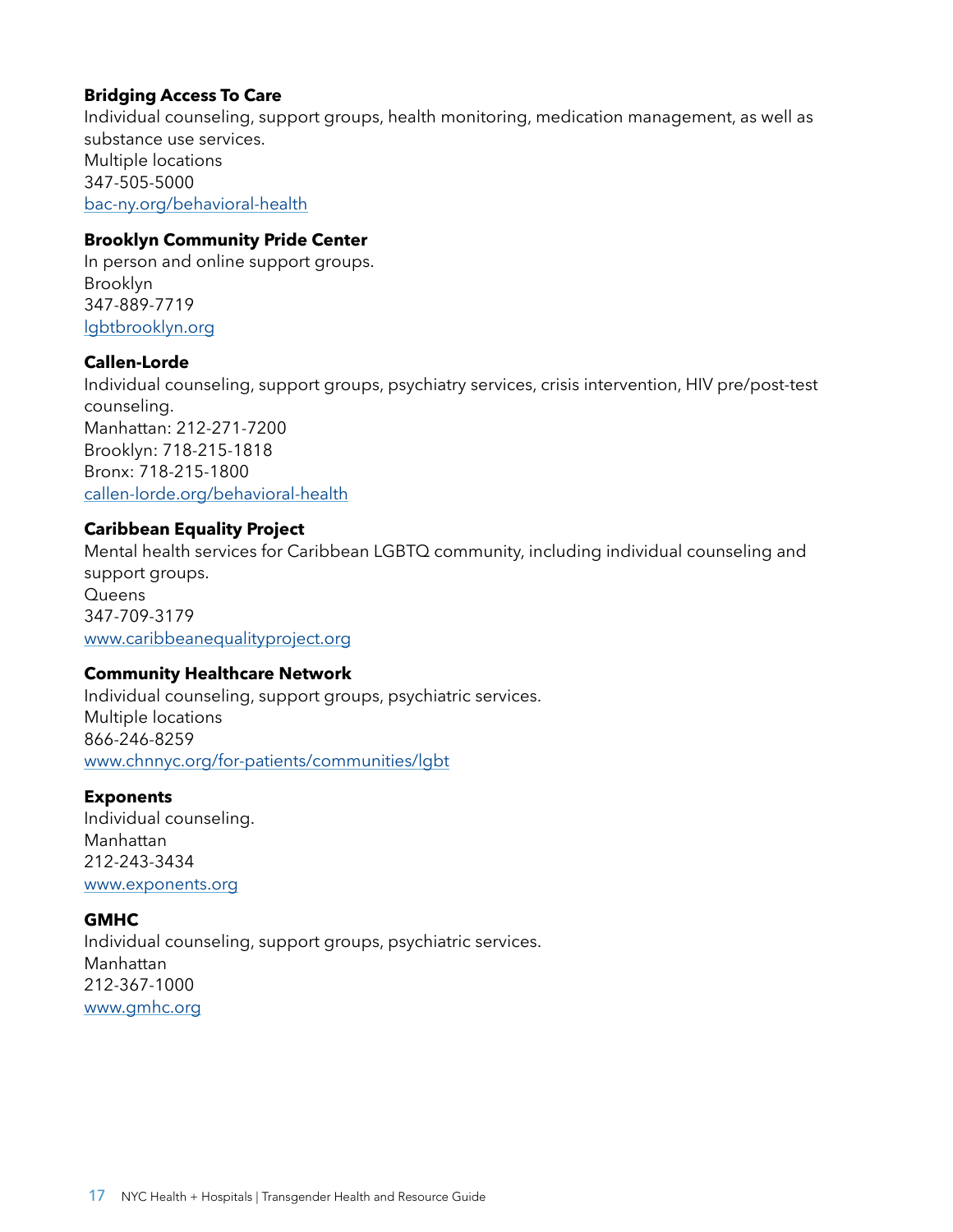#### **Hetrick Martin Institute**

Individual counseling for LGBTQ youth ages 13-24. Also offers psychiatry appointments and letters of support (for housing, gender affirming surgery, gender marker change, or other need). Manhattan 212-674-2400 [hmi.org](https://hmi.org/)

#### **Housing Works**

Individual counseling, group therapy, couples and family therapy, psychiatry services. Multiple locations 718-277-0386 [healthcare.housingworks.org](https://healthcare.housingworks.org/)

#### **Identity House**

Peer counseling, support groups, crisis intervention, therapy referrals. Manhattan [identityhouse.org](https://identityhouse.org/)

#### **Institute for Human Identity Therapy Center**

Individual counseling, couples therapy, support groups. Manhattan 212-243-2830 [www.ihitherapy.org](http://www.ihitherapy.org/)

#### **Jewish Board of Family and Children's Services**

GLBTQ Counseling Unit Individual, group, couples, and family therapy, psychiatry, medication management. Manhattan 844-663-2255 [jewishboard.org/?gclid=CjwKCAjwj8eJBhA5EiwAg3z0m8gB7EwQx2\\_](https://jewishboard.org/?gclid=CjwKCAjwj8eJBhA5EiwAg3z0m8gB7EwQx2_cmGiPqYSECIstBxtiHI9e1u7RqUs16RTolX9w5hQxYRoCe6cQAvD_BwE) [cmGiPqYSECIstBxtiHI9e1u7RqUs16RTolX9w5hQxYRoCe6cQAvD\\_BwE](https://jewishboard.org/?gclid=CjwKCAjwj8eJBhA5EiwAg3z0m8gB7EwQx2_cmGiPqYSECIstBxtiHI9e1u7RqUs16RTolX9w5hQxYRoCe6cQAvD_BwE)

#### **Manhattan Alternative**

A network of therapeutic service providers who are sex-positive, affirmative, and have expertise related to issues that kink, poly, consensually non-monogamous, trans, gender non-conforming, and/or LGBQ-identified individuals face.

[www.manhattanalternative.com](https://www.manhattanalternative.com/)

#### **Mount Sinai**

Center for Transgender Medicine and Surgery Individual counseling, support groups, psychiatric evaluations, psychotherapeutic support. Manhattan 212-604-1730 [www.mountsinai.org/locations/center-transgender-medicine-surgery](https://www.mountsinai.org/locations/center-transgender-medicine-surgery)

#### **National Queer and Trans Therapists of Color Network**

A national mental health directory for queer and trans therapists of color. [nqttcn.com/en](https://nqttcn.com/en/)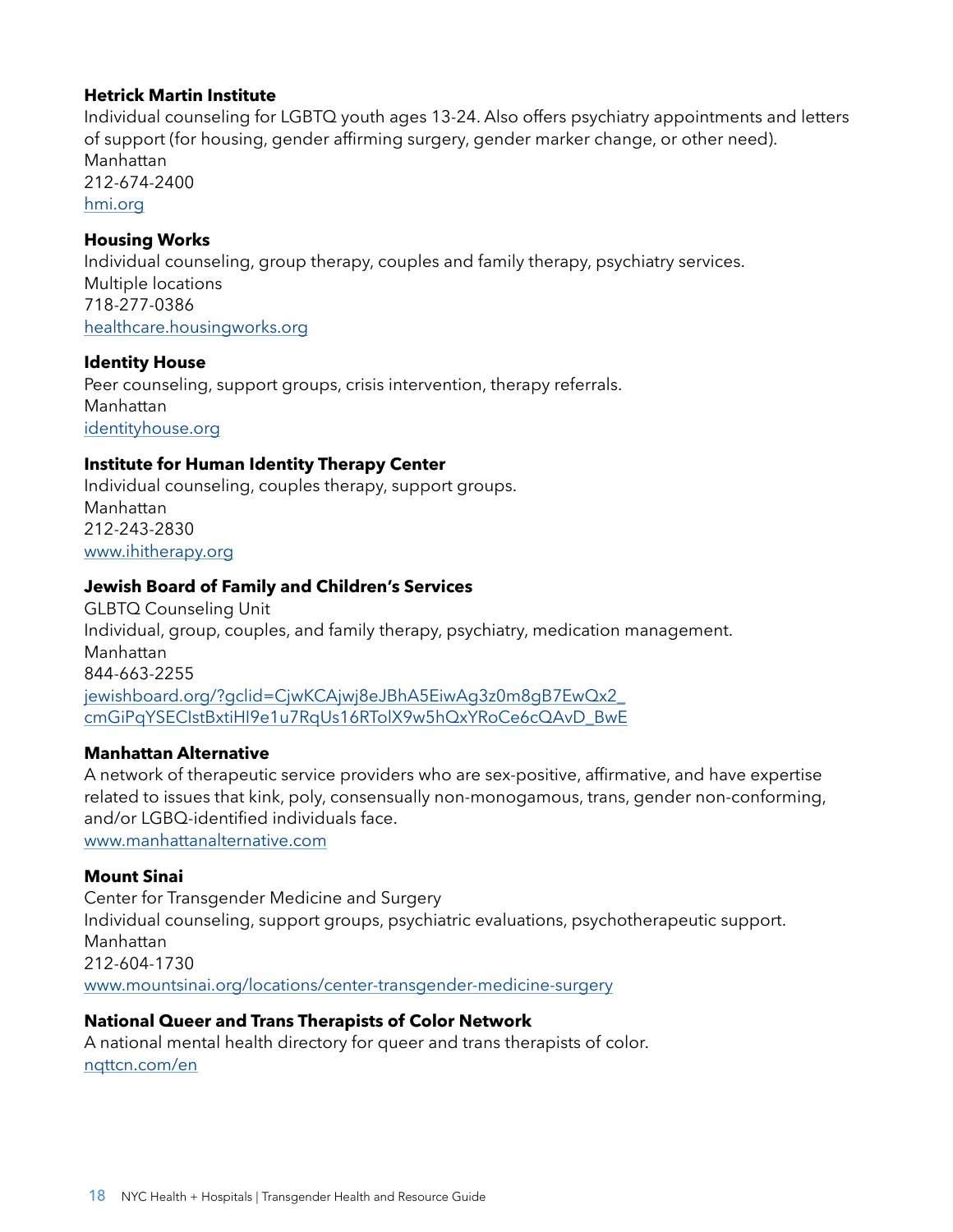#### **Rainbow Heights Club**

Support groups, social activities, referral services, meal program. Brooklyn 718-852-2584 [www.rainbowheights.org](https://www.rainbowheights.org/)

#### **The Door**

Mental health resources for LGBTQ youth ages 12-24, individual counseling, support groups, psychiatric services, art therapy, crisis intervention. Manhattan 212-941-9090 ext. 3452 [door.org/programs-services/counseling](https://door.org/programs-services/counseling/)

#### **The LGBT Community Center**

Short term individual counseling, group counseling, support groups, private therapy referrals. Manhattan 212-620-7310 [gaycenter.org](https://gaycenter.org/)

#### **The Pride Center of Staten Island**

Individual counseling, group therapy. Staten Island 718-808-1360 [www.pridecentersi.org](https://www.pridecentersi.org/)

#### **Trans New York**

Individual, group, and family counseling and tele-health services. 516-421-1663 [transnewyork.org](https://transnewyork.org/)

#### **Hot Lines**

Trans Lifeline: 877-565-8860 GLBT National Hotline: 888-843-4564 National Coalition of Anti-Violence Programs: 212-714-1141 (English and Spanish) Trevor Project LGBT Lifeline: 866-488-7386

# <span id="page-18-0"></span>**SUBSTANCE USE SERVICES**

#### **Bridge Back to Life Center Inc**

Detox services, LGBTQ specific groups, case management service, mental health services, integrated primary care services. Brooklyn 718-852-5552 [www.bridgebacktolife.com](http://www.bridgebacktolife.com/)

#### **Brooklyn Community Pride Center**

LGBTQ focused substance use groups, 12 step support groups for co-dependents anonymous, and crystal meth anonymous. Brooklyn 347-889-7719 lgbtbrooklyn.org/12-step-support-groups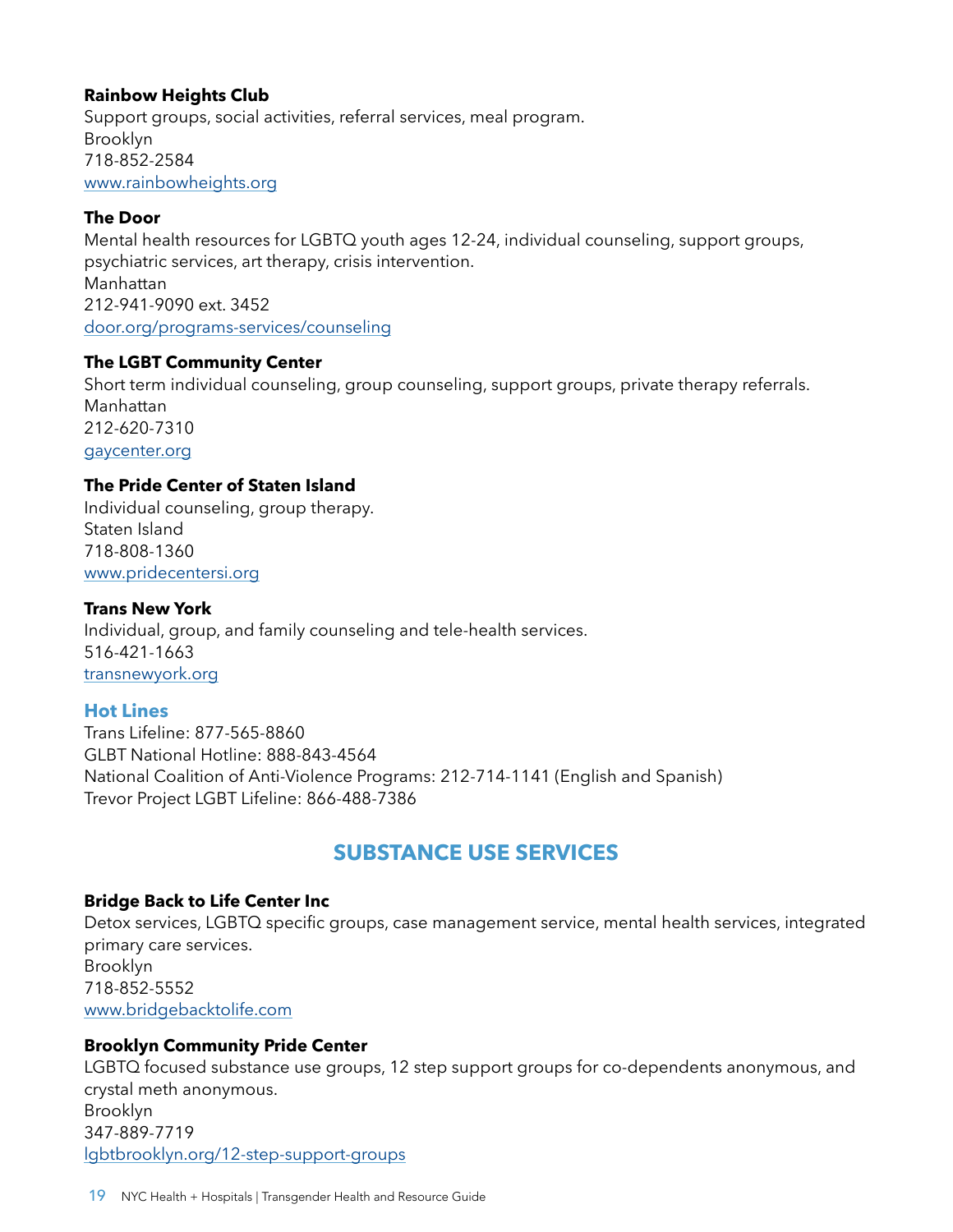#### **Brooklyn Hospital Center**

9B Detox Unit Detoxification services, hospital inpatient treatment, case management service, mental health services. Brooklyn 718-250-8900 x 8096 [www.tbh.org/specialized-services/detox-unit](http://www.tbh.org/specialized-services/detox-unit)

#### **East Village Group of Alcoholics Anonymous**

Alcoholic anonymous group with a special focus on LGBTQ community, offering six groups a week. Manhattan [eastvillagegroup@gmail.com](mailto:eastvillagegroup@gmail.com) [eastvillagegroup.com/about-our-group](https://eastvillagegroup.com/about-our-group)

#### **Exponents**

Outpatient counseling programs for addiction services. Manhattan 212-243-3434 [www.exponents.org](https://www.exponents.org/)

#### **Frost'D | Harlem United**

Syringe exchange, harm reduction planning and overdose prevention. Manhattan 212-924-3733 [www.frostd.org](http://www.frostd.org/)

#### **Greenwich House**

Methadone Maintenance Treatment Program Outpatient methadone/buprenorphine or naltrexone treatment, case management, mental health services. Manhattan 212-677-3400 [www.greenwichhouse.org](http://www.greenwichhouse.org/)

#### **Hazelden Betty Ford Foundation**

Outpatient methadone/buprenorphine or naltrexone treatment, LGBTQ focused programs and support groups, case management. Manhattan 646-601-7594 [www.hazeldenbettyford.org/treatment/locations/tribeca](http://www.hazeldenbettyford.org/treatment/locations/tribeca)

#### **Housing Works Community Healthcare**

Substance use counseling with a harm reduction approach, syringe exchange, supportive services. Multiple locations 718-277-0386 [healthcare.housingworks.org/services/behavioral-health-substance-use](https://healthcare.housingworks.org/services/behavioral-health-substance-use)

#### **Montefiore Medical Center**

Outpatient methadone/buprenorphine or naltrexone treatment, case management service, mental health services, opioid treatment programs, integrated primary care services. Multiple locations 800-636-6683 [www.montefiore.org/outpatient-substance-abuse-services](https://www.montefiore.org/outpatient-substance-abuse-services)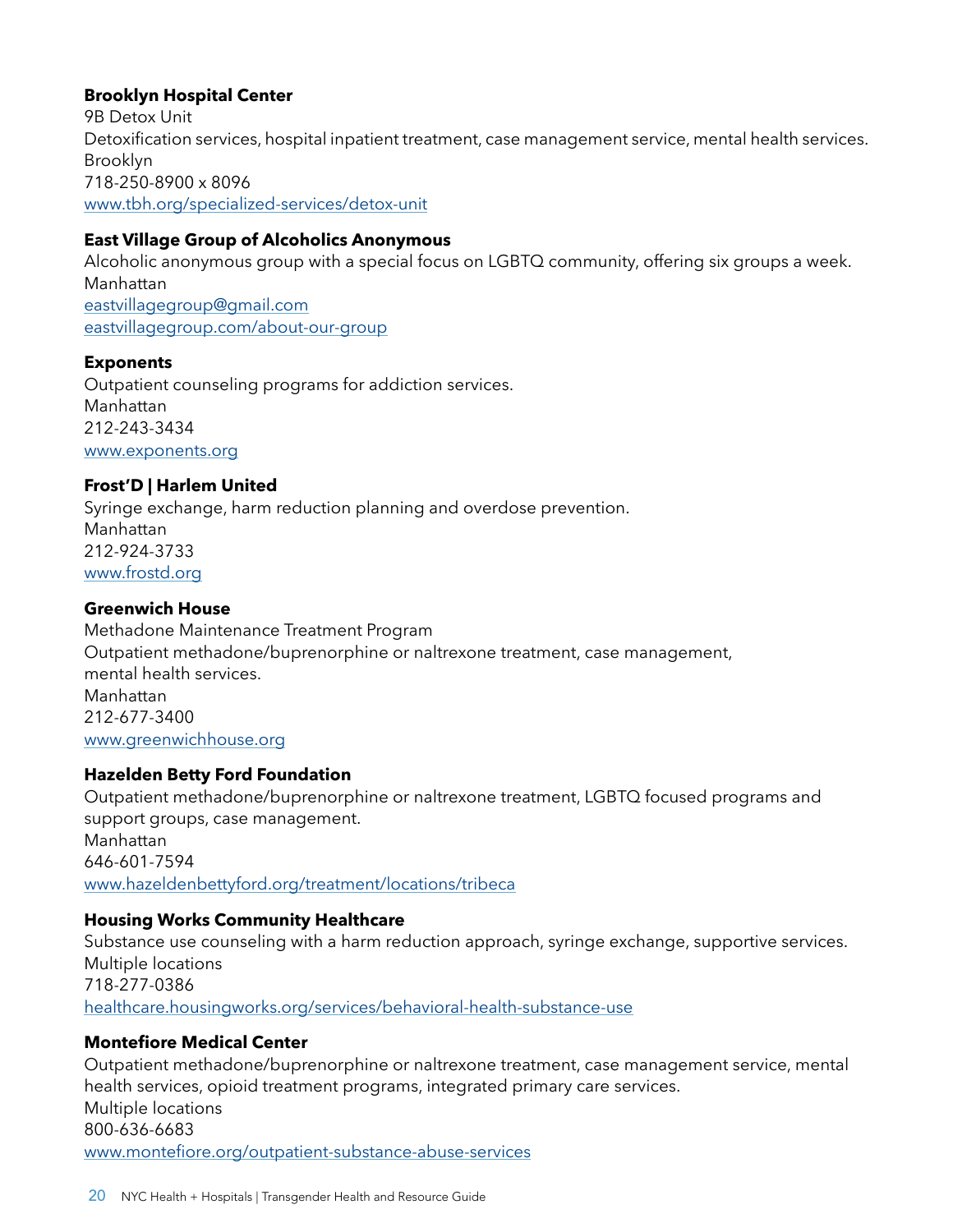#### **Osborne Treatment Services Inc**

Intensive outpatient treatment, as an alternative to incarceration or a condition of parole. Individual counseling, medication-assisted treatment. Bronx 718-842-0500 [www.osborneny.org](http://www.osborneny.org/)

#### **Rainbow Room**

LGBTQ alcoholics anonymous group, meeting in person and online. QPOC group offered as well. Manhattan [RainbowRoomSecretary@gmail.com](mailto:RainbowRoomSecretary@gmail.com) [rainbowroomaa.org](https://rainbowroomaa.org/)

#### **Realization Center**

LGBTQ specific programming, 12-Step clinical program, group therapy, individual counseling. Manhattan 212-627-9600 [realizationcenternyc.com/lgbt-program](https://realizationcenternyc.com/lgbt-program/)

#### **Saint Marks Place Institute for Mental Health**

Outpatient detox, intensive outpatient treatment, methadone/buprenorphine or naltrexone treatment. Manhattan 212-982-3470 x 125 [www.unitas-nyc.org](http://www.unitas-nyc.org/)

#### **START Treatment and Recovery Centers**

Intensive outpatient treatment, methadone/buprenorphine or naltrexone treatment. Manhattan 212-543-1603 | 800-211-0996 [www.startny.org](http://www.startny.org/)

#### **Success Counseling Services**

Intensive Outpatient Program (IOP), substance abuse treatment and co-occurring disorders, behavioral counseling. Bronx 718-538-6112 [www.success-counseling.com](https://www.success-counseling.com/)

#### **The Alliance for Positive Change**

Harm reduction approach, syringe exchange, case management, therapy and psychiatry, wellness services, transgender advocacy group. Manhattan 212-645-0875 x100 [alliance.nyc/leshrc](https://alliance.nyc/leshrc)

#### **The LGBT Community Center**

Programming is specifically designed for LGBTQ patients. Outpatient methadone/buprenorphine or naltrexone treatment, case management service, individual and group counseling. Manhattan 212-620-7310 [gaycenter.org/recovery-health/recovery/#substance-](http://gaycenter.org/recovery-health/recovery/#substance-)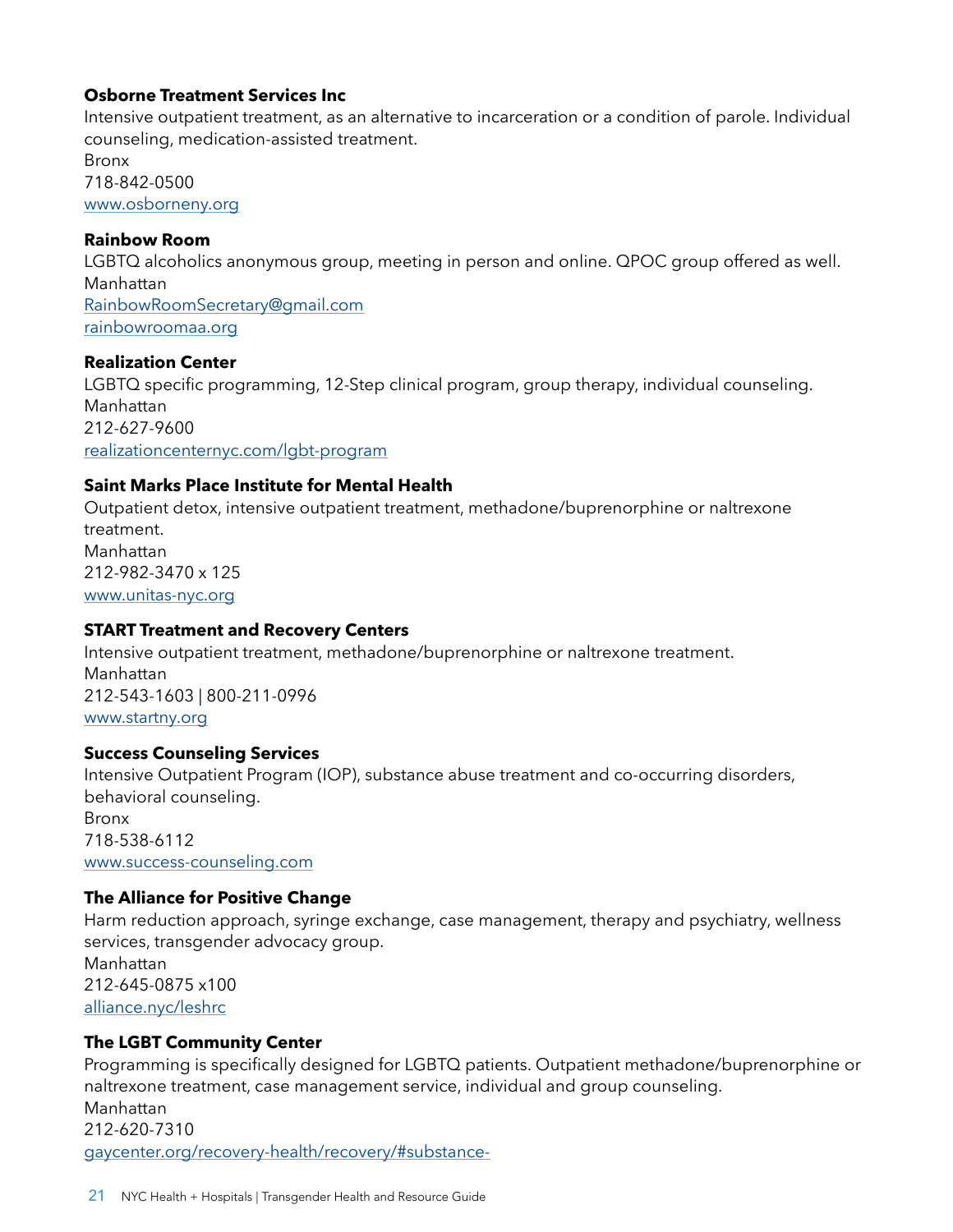# <span id="page-21-0"></span>**HIV AND STI SERVICES**

#### **NYC Health + Hospitals**

Multiple locations across NYC. To find a location near you or to schedule an appointment, call 1-844-NYC-4NYC.

Pride Health Center at NYC Health + Hospitals / Bellevue Manhattan 212-562-8416 / 1-844-NYC-4NYC [www.nychealthandhospitals.org/bellevue/the-pride-health-center-at-nyc-health-hospitals-bellevue](http://www.nychealthandhospitals.org/bellevue/the-pride-health-center-at-nyc-health-hospitals-bellevue/)

Pride Health Center at NYC Health + Hospitals / Gotham Health, Gouverneur Manhattan 212-441-5469 / 1-844-NYC-4NYC [www.nychealthandhospitals.org/gouverneur/the-pride-health-center-at-nyc-health-hospitals-gotham](http://www.nychealthandhospitals.org/gouverneur/the-pride-health-center-at-nyc-health-hospitals-gotham-health-gouverneur/)[health-gouverneur](http://www.nychealthandhospitals.org/gouverneur/the-pride-health-center-at-nyc-health-hospitals-gotham-health-gouverneur/)

Pride Health Center at NYC Health + Hospitals / Gotham Health, Judson Manhattan Ages 11-29 212-925-5000 (ext. 2 or 3) / 1-844-NYC-4NYC [www.nychealthandhospitals.org/judson/pride-health-center](http://www.nychealthandhospitals.org/judson/pride-health-center)

Pride Health Center at NYC Health + Hospitals / Metropolitan Manhattan 212-423-7292 / 1-844-NYC-4NYC [www.nychealthandhospitals.org/metropolitan/our-services/lgbtq-health-center](http://www.nychealthandhospitals.org/metropolitan/our-services/lgbtq-health-center)

Pride Health Center at NYC Health + Hospitals / Woodhull Brooklyn 718-963-8068 / 1-844-NYC-4NYC [www.nychealthandhospitals.org/woodhull/the-pride-health-center-at-nyc-health-hospitalswoodhull](http://www.nychealthandhospitals.org/woodhull/the-pride-health-center-at-nyc-health-hospitalswoodhull)

Pride Health Center at NYC Health + Hospitals / Jacobi Bronx 718-918-7787 / 1-844-NYC-4NYC www.nychealthandhospitals.org/jacobi/the-pride-health-center-at-nyc-health-hospitals-jacobi

NYC Health + Hospitals / Lincoln - Gender Affirming Integrated Services Practice Bronx 718-579–5264 / 1-844-NYC-4NYC [www.nychealthandhospitals.org/lincoln](https://www.nychealthandhospitals.org/lincoln/)

For more information: [www.nychealthandhospitals.org/services/lgbtq-health-care-services](https://www.nychealthandhospitals.org/services/lgbtq-health-care-services/)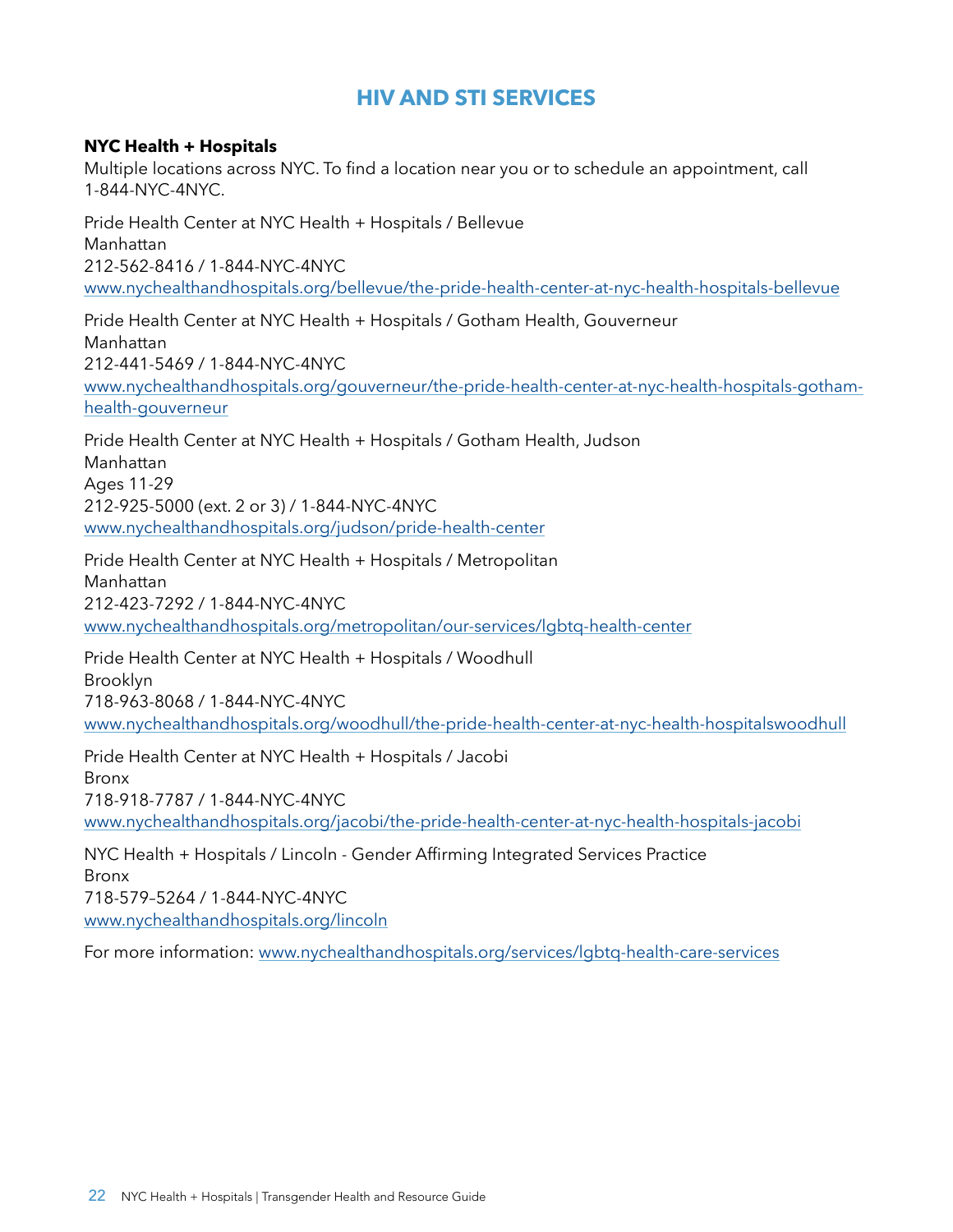#### **AIDS Center of Queens County**

Multiple locations Jamaica: [718-896-2500](tel:7188962500) Harm Reduction, Jamaica: [718-739-2525](tel:7187392525) Far Rockaway: [718-868-8645](tel:7188688645) LGBTQ Homeless Youth Drop in Center: [718-472-9400](tel:7184729400) Brooklyn: 929-244-5006 [acqc.org](https://acqc.org/)

#### **APICHA**

Manhattan 866-274-2429 [www.apicha.org/en/home](https://www.apicha.org/en/home)

#### **Betances Health Center**

Multiple locations Manhattan: 212-227-8401 Brooklyn: 347-390-8701 [www.betances.org](https://www.betances.org/)

#### **Bridging Access To Care**

Brooklyn 347-505-5000 bac-ny.org

#### **Callen-Lorde**

Manhattan: 212-271-7200 Brooklyn: 718-215-1818 Bronx: 718-215-1800 [callen-lorde.org](https://callen-lorde.org/)

#### **Community Healthcare Network**

Multiple locations 866-246-8259 [www.chnnyc.org/for-patients/communities/lgbt](https://www.chnnyc.org/for-patients/communities/lgbt/)

#### **Exponents**

Manhattan 212-243-3434 [www.exponents.org](https://www.exponents.org/)

#### **GMHC**

Manhattan 212-367-1000 [www.gmhc.org](https://www.gmhc.org/)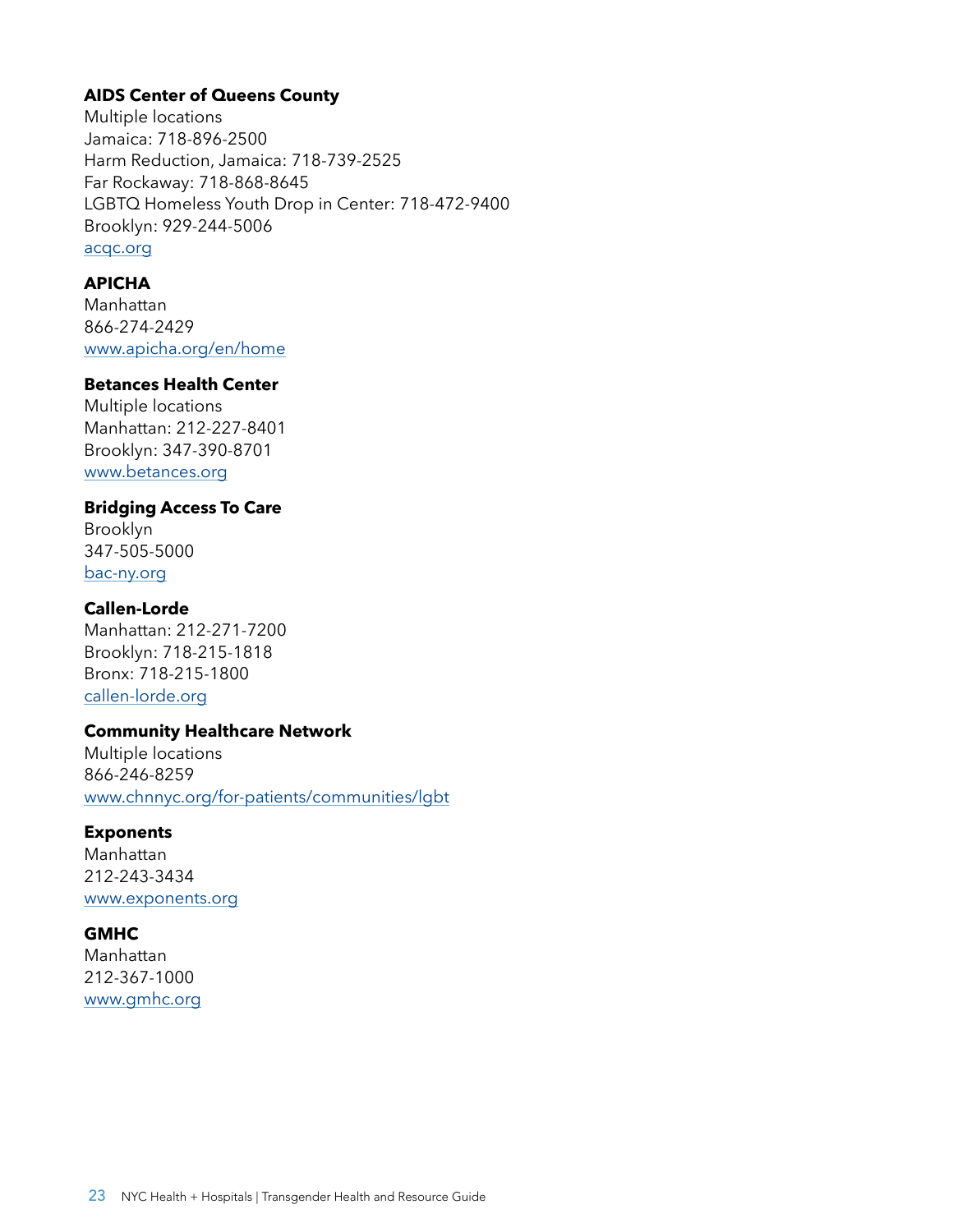#### **Harlem United**

Manhattan 212-803-2850 [www.harlemunited.org](https://www.harlemunited.org/)

#### **Hispanic AIDS Forum**

Multiple locations Queens Pride House: 718-409-5309 Bronx: 718-328-4188 [hafnyc.org](http://hafnyc.org/)

#### **Housing Works**

Multiple locations 347-473-7400 [healthcare.housingworks.org](https://healthcare.housingworks.org/)

#### **Interfaith Medical Center**

Brooklyn 718-613-7555 [interfaithmedical.com/index.html](https://interfaithmedical.com/index.html)

#### **Latino Commission on AIDS**

Manhattan: 212-584-9325 Oasis Latino LGBTS Wellness Center: 917-438-0698 [www.latinoaids.org/services/hiv\\_testing.php](https://www.latinoaids.org/services/hiv_testing.php)

#### **LGBT Network**

**Queens** 718-514-2155 [lgbtnetwork.org](https://lgbtnetwork.org/)

#### **NYC Sexual Health Clinics, NYC Health Department**

Multiple locations 347-396-7959 [www1.nyc.gov/site/doh/services/sexual-health-clinics.page](https://www1.nyc.gov/site/doh/services/sexual-health-clinics.page)

#### **SUNY Downstate Medical Center**

STAR Program Brooklyn 718-270-2690 [www.starprogram.nyc/star-health-center/hiv-care](http://www.starprogram.nyc/star-health-center/hiv-care/)

#### **The LGBT Community Center** Manhattan 212-620-7310 [gaycenter.org](https://gaycenter.org/)

#### **The Pride Center of Staten Island**

Staten Island 718-808-1360 [www.pridecentersi.org](https://www.pridecentersi.org/)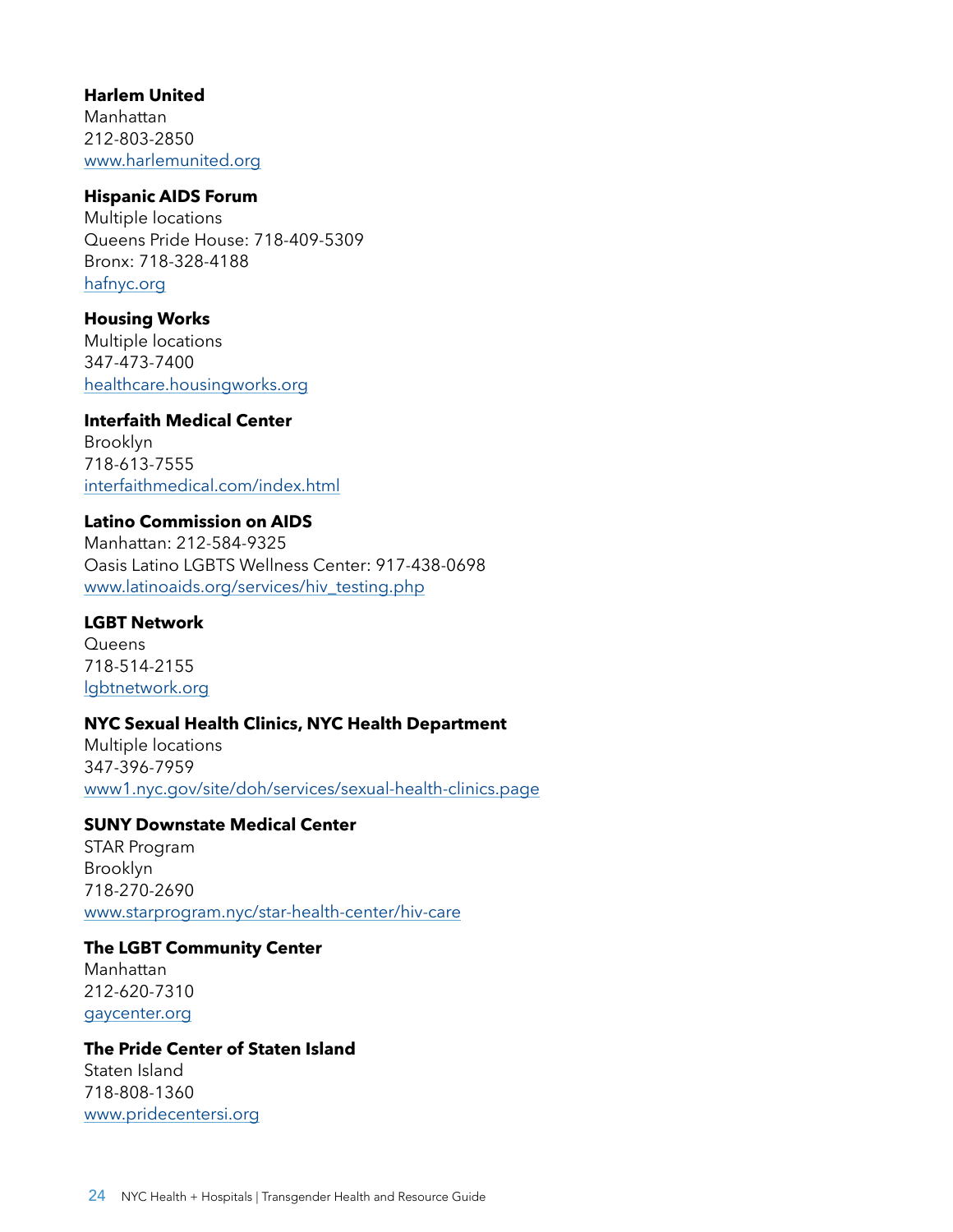# <span id="page-24-0"></span>**OLDER ADULT SERVICES**

**GMHC** Manhattan 212-367-1063 Ages 50+ [www.gmhc.org/communities/older-adults](https://www.gmhc.org/communities/older-adults/)

#### **GRIOT Circle**

Brooklyn 718-246-2775 Ages 50+ [griotcircle.org](https://griotcircle.org/)

#### **Queens Center for Gay Seniors**

**Queens** 718-533-6459 Ages 50+ [www.qchnyc.org/qcgs](https://www.qchnyc.org/qcgs)

#### **SAGE**

Multiple locations Manhattan, Midtown: 646-576-8669 Manhattan, Harlem: 646-660-8951 Bronx: 718-960-3337 Staten Island: 718-808-1365 Ages 60+ [www.sageusa.org](https://www.sageusa.org/)

# <span id="page-24-1"></span>**YOUTH SERVICES**

#### **NYC Health + Hospitals**

Multiple locations across NYC. To find a location near you or to schedule an appointment, call 1-844-NYC-4NYC. Health services, behavioral health services

Pride Health Center at NYC Health + Hospitals / Gotham Health, Judson Manhattan 212-925-5000 (ext. 2 or 3) / 1-844-NYC-4NYC Ages 11-29 [www.nychealthandhospitals.org/judson/pride-health-center](http://www.nychealthandhospitals.org/judson/pride-health-center)

Pride Health Center at NYC Health + Hospitals / Jacobi Bronx 718-918-7787 / 1-844-NYC-4NYC [www.nychealthandhospitals.org/jacobi/the-pride-health-center-at-nyc-health-hospitals-jacobi](http://www.nychealthandhospitals.org/jacobi/the-pride-health-center-at-nyc-health-hospitals-jacobi)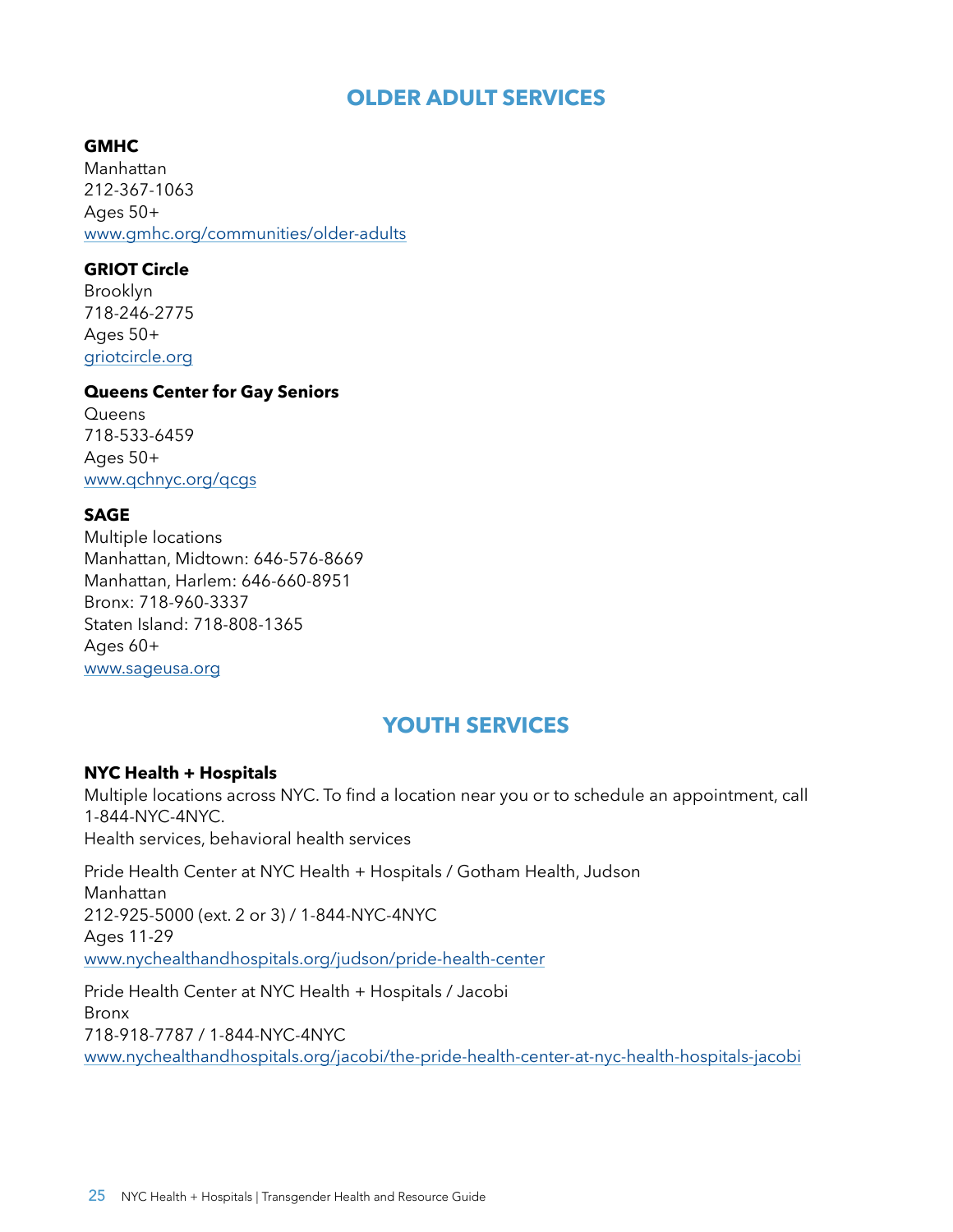#### **AIDS Center of Queens County**

Youth drop in center, social activities, job readiness, academic support, case management, health services, support services.

**Queens** 718-472-9400 x 5738 Ages 13-24 [acqc.org/youth-drop-in-center](https://acqc.org/youth-drop-in-center/)

#### **Ali Forney**

Services for homeless LGBTQ youth, emergency housing, job readiness & education, health services. Manhattan 212-222-3427 Ages 16-24 [www.aliforneycenter.org](https://www.aliforneycenter.org/)

#### **CAMBA**

Family acceptance support, youth development, support groups, testing and prevention, referrals. Brooklyn 718-675-3372 Ages 13+ camba.org

#### **Fierce**

Services for LGBTQ youth of color, community organizing, leadership development, mentorship program. Bronx 646-336-6789 Ages 13-24 [fierce.nyc](http://fierce.nyc/)

#### **Generation Q**

Youth drop in center, recreational activities, academic support, counseling, family services. **Queens** 718-592-5757 Ext. 450 Ages 13-21 www.qchnyc.org/programs/lgbtq-services/generation-q-youth-center

#### **GMHC**

HIV services, LGBTQ youth of color drop in center. Manhattan 212-367-1000 Ages 18-29 [www.gmhc.org/communities/youth-young-adults](https://www.gmhc.org/communities/youth-young-adults/)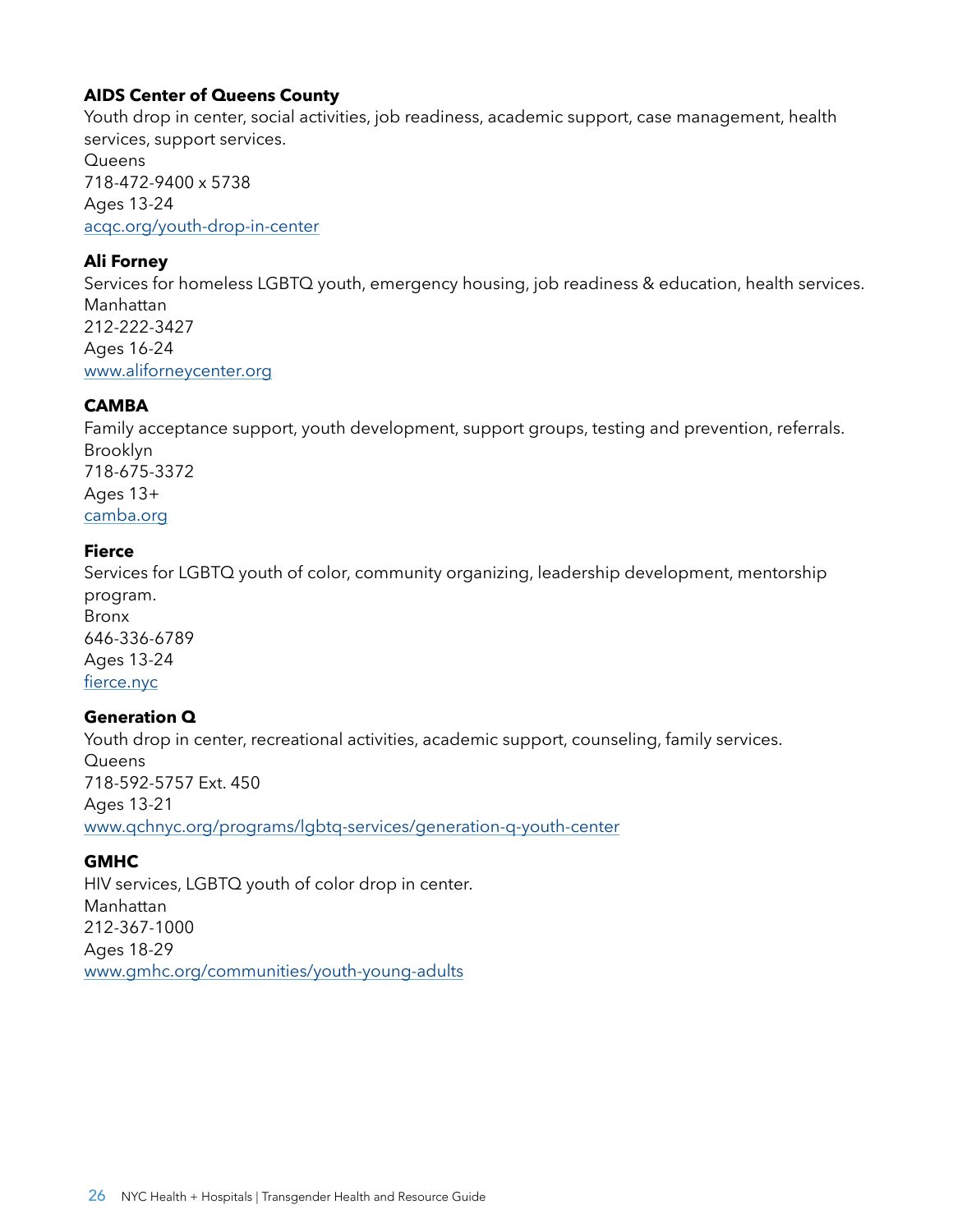#### **Hetrick Martin Institute**

Academic support, arts programming, job readiness, counseling, health and wellness services. Manhattan 212-674-2400 Ages 13-24 [hmi.org](https://hmi.org/)

#### **New Alternatives**

LGBTQ homeless youth services, meal program, case management, client groups, HIV testing services. Manhattan 718-300-0133 Ages 16-30 [www.newalternativesnyc.org](https://www.newalternativesnyc.org/)

#### **The Door**

Academic support, counseling, arts programming, food and nutrition services, health and wellness services, housing services, recreational activities. Manhattan: 212-941-9090 x 3249 Bronx: 212-941-9090 x 3522 Ages 12-24 [door.org](https://door.org/)

#### **The LGBT Community Center**

Counseling services, substance use services, peer groups, social activities, arts programming, leadership development, college preparation, job readiness. Manhattan 212-620-7310 Ages 13-21 [gaycenter.org](https://gaycenter.org/)

#### **The Pride Center of Staten Island**

Youth drop in center, discussion groups, recreational activities, leadership development. Staten Island 718-808-1353 Ages 13-24 www.pridecentersi.org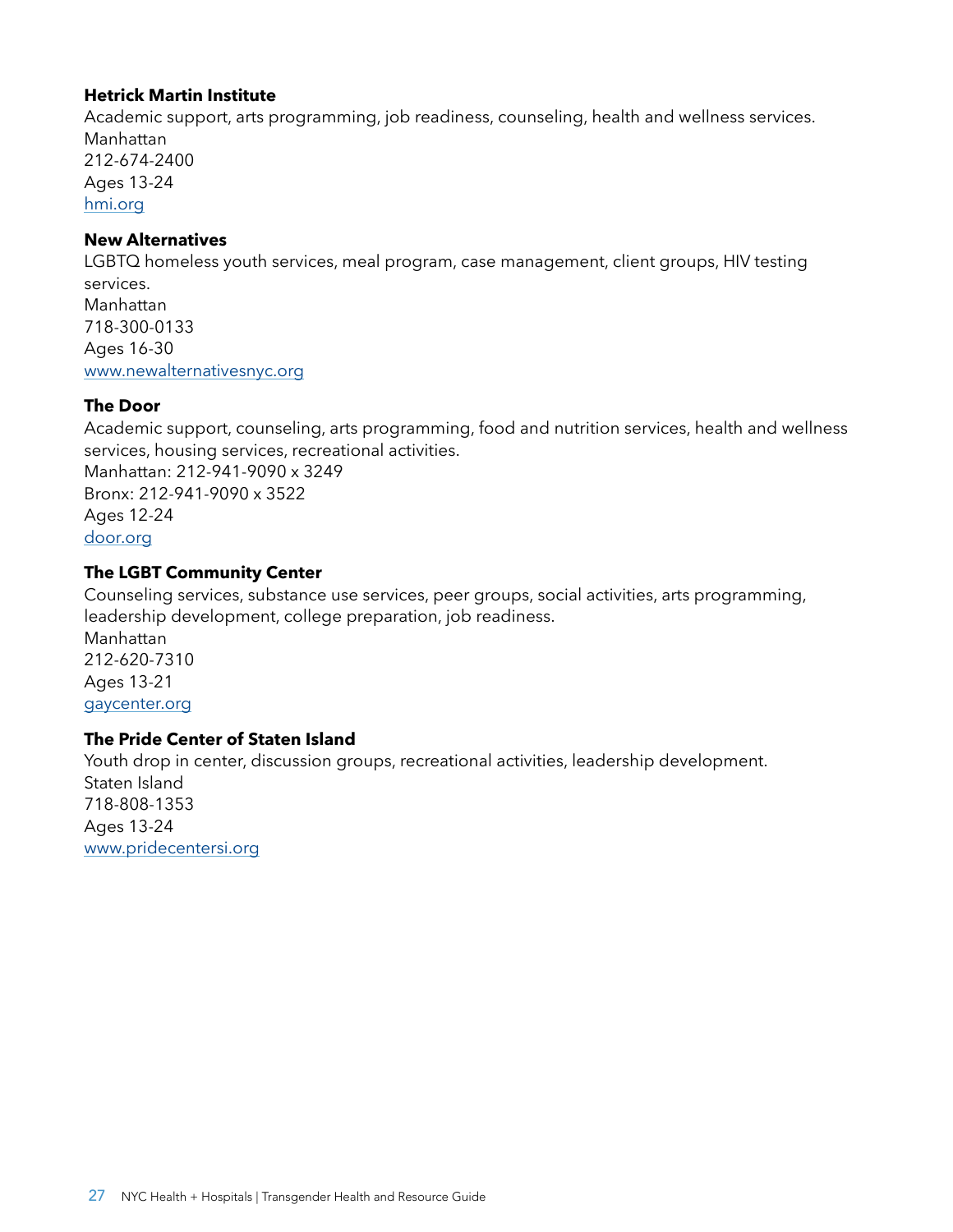# <span id="page-27-0"></span>**INSURANCE AND FINANCIAL SERVICES**

#### **NYC Health + Hospitals**

NYC Health + Hospitals delivers high quality health services regardless of ability to pay. Financial concerns should not keep New Yorkers from seeking the health care they need.

To learn about health plans you may be eligible for, enroll in low-or no-cost insurance programs, or to qualify for financial assistance programs visit [www.nychealthandhospitals.org/paying-for-your](http://www.nychealthandhospitals.org/paying-for-your-health-care)[health-care](http://www.nychealthandhospitals.org/paying-for-your-health-care) or call 1-844-692 4692 and select option 3 to speak to a financial counselor.

NYC Health + Hospitals will keep your information confidential.

#### **Jim Collins Foundation**

Program that provides direct financial assistance for gender affirming surgery. [jimcollinsfoundation.org/apply](https://jimcollinsfoundation.org/apply/)

#### **National Center for Transgender Equality**

Resources on Medicare coverage for gender affirming surgeries. 202-642-4542 [transequality.org/know-your-rights/medicare](https://transequality.org/know-your-rights/medicare)

#### **New York State Department of Health**

Health coverage information for transgender New Yorkers. [www.dfs.ny.gov/consumers/health\\_insurance/transgender\\_healthcare](https://www.dfs.ny.gov/consumers/health_insurance/transgender_healthcare)

#### **Point of Pride**

Program that provides direct financial assistance for gender affirming surgery. [pointofpride.org/annual-transgender-surgery-fund](https://pointofpride.org/annual-transgender-surgery-fund/)

#### **QueerCare**

QueerCare is a volunteer collective of queer individuals and allies who provide free, non-medical care and support to members of the LGBT+ community who are recovering from surgeries. Support services include, in-person care, shelter for those recovering, pet care, cooking/meal delivery, grocery shopping and errands, transportation, and basic home care. msha.ke/queercare

#### **The Legal Aid Society**

Information on Medicaid coverage for gender affirming care. 212-577-3300 [legalaidnyc.org/get-help/government-benefits/what-you-need-to-know-about-medicaid-coverage](https://legalaidnyc.org/get-help/government-benefits/what-you-need-to-know-about-medicaid-coverage-transition-related-care/)[transition-related-care](https://legalaidnyc.org/get-help/government-benefits/what-you-need-to-know-about-medicaid-coverage-transition-related-care/)

#### **Transgender Legal Defense & Education Fund**

Trans health project providing information on health insurance and coverage for surgeries. 646-862-9396 [transhealthproject.org](https://transhealthproject.org/)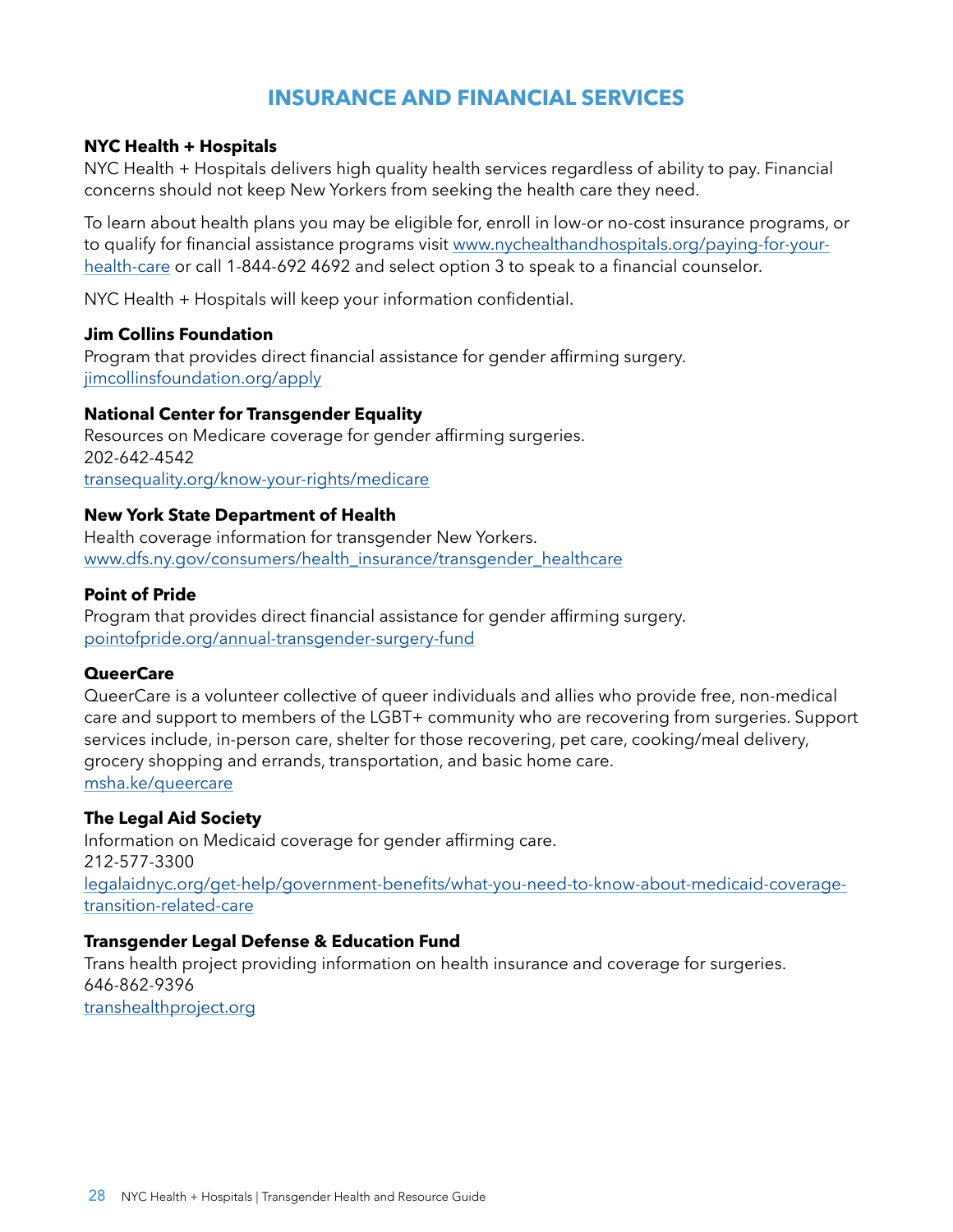### <span id="page-28-0"></span>**REFERENCES**

NYC Health + Hospitals would like to thank all of the amazing community resources that helped make this guide possible. Below we have listed links to the websites and guides that helped shape the services we chose to include.

NYC Health + Hospitals [www.nychealthandhospitals.org/services/lgbtq-health-care-services](https://www.nychealthandhospitals.org/services/lgbtq-health-care-services/)

The Audre Lorde Project "NYC Resources for Lesbian, Gay, Bisexual, Two-Spirit, Trans & Gender Non-Conforming People of Color Organizations" [alp.org/resources/nyc](https://alp.org/resources/nyc)

Callen-Lorde "Gender Confirming/GRS Surgeon List and Resources for Preparing for Surgery" [callen-lorde.org/graphics/2018/09/CL0007\\_TBGN\\_Surgeons\\_List\\_7.pdf](https://callen-lorde.org/graphics/2018/09/CL0007_TBGN_Surgeons_List_7.pdf)

Callen-Lorde "NYC- Metro Area Transgender and Gender Non-Binary (TGNB) Community Resources" [callen-lorde.org/graphics/2018/03/2018-NYC-Metro-Area-Transgender-and-Gender-Non-Binary-](http://callen-lorde.org/graphics/2018/03/2018-NYC-Metro-Area-Transgender-and-Gender-Non-Binary-Community-Resources.pdf)[Community-Resources.pdf](http://callen-lorde.org/graphics/2018/03/2018-NYC-Metro-Area-Transgender-and-Gender-Non-Binary-Community-Resources.pdf)

Callen-Lorde "TransAtlas" [transatlas.callen-lorde.org](https://transatlas.callen-lorde.org/)

New York City Comptroller "LGBTQ Guide of Services and Resources" [comptroller.nyc.gov/lgbtq](https://comptroller.nyc.gov/lgbtq/)

Generation NYC "NYC Unity Project LGBTQ Youth" [growingupnyc.cityofnewyork.us/generationnyc/topics/lgbtq](https://growingupnyc.cityofnewyork.us/generationnyc/topics/lgbtq/)

NYC Up & Out "LGBT Resources" [www.nycupandout.com/lgbt-directory.html](https://www.nycupandout.com/lgbt-directory.html)

NYU Langone "Transgender Surgery Services" [nyulangone.org/locations/plastic-surgery/transgender-surgery-services](https://nyulangone.org/locations/plastic-surgery/transgender-surgery-services)

Mount Sinai "Trans-Feminine Surgeries" [www.mountsinai.org/locations/center-transgender-medicine-surgery/care/surgery/male-to-female](https://www.mountsinai.org/locations/center-transgender-medicine-surgery/care/surgery/male-to-female)

Mount Sinai "Trans-Masculine Surgeries" [www.mountsinai.org/locations/center-transgender-medicine-surgery/care/surgery/female-to-male](https://www.mountsinai.org/locations/center-transgender-medicine-surgery/care/surgery/female-to-male)

The LGBT Community Center "Resource Center" [gaycenter.org/resources](https://gaycenter.org/resources/)

We are New York Values "LGBTQIA+" [www.wearenewyorkvalues.org/lgbtqia](https://www.wearenewyorkvalues.org/lgbtqia)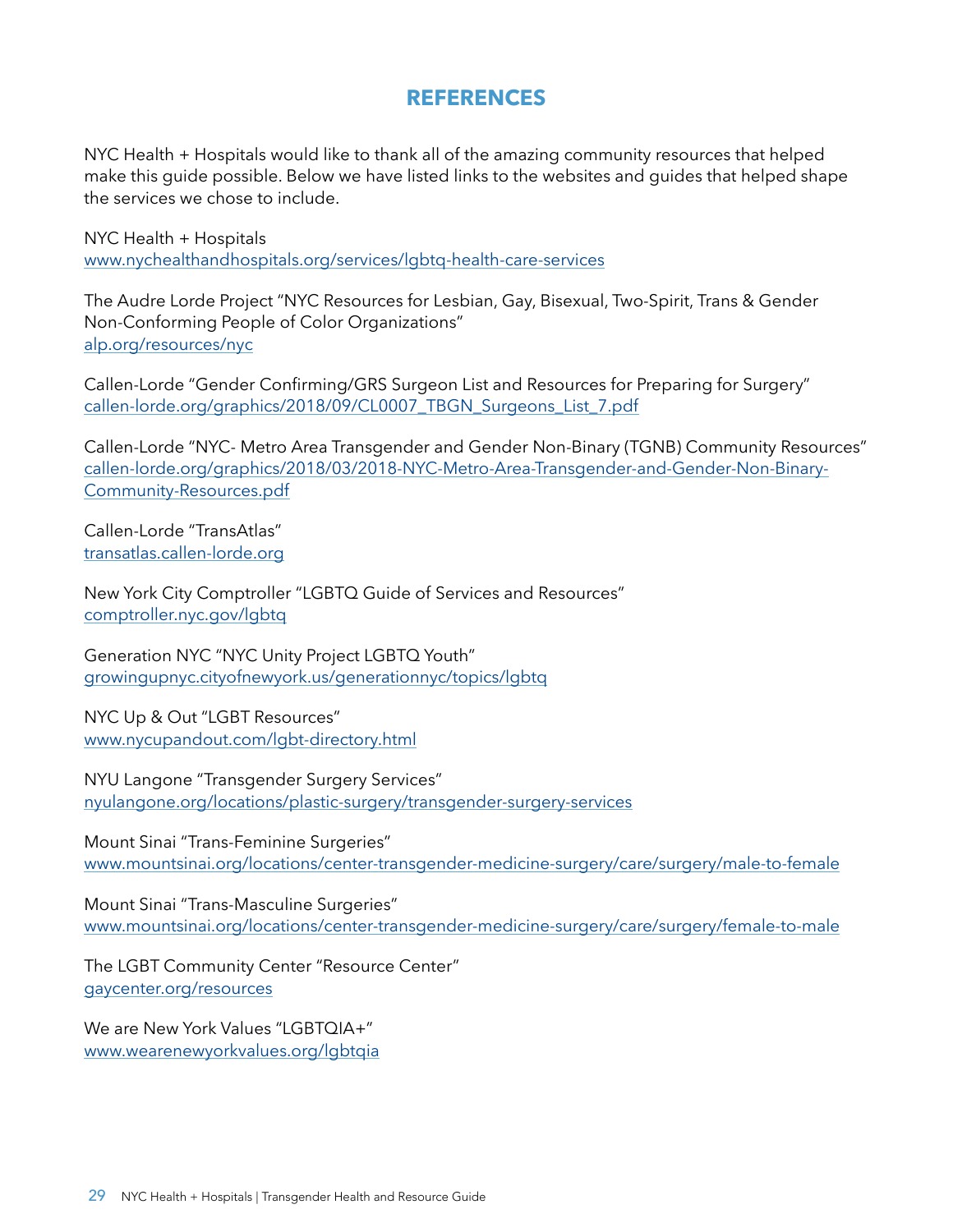# <span id="page-29-0"></span>**GLOSSARY OF PROCEDURES**

This glossary of terms was adapted from Callen-Lorde and Mount Sinai, Center for Transgender Medicine and Surgery. For more information, please visit: [callen-lorde.org](https://callen-lorde.org/) and/or [www.mountsinai.org/locations/center-transgender-medicine-surgery/care/surgery](https://www.mountsinai.org/locations/center-transgender-medicine-surgery/care/surgery)

**Breast Augmentation:** A procedure that increases chest size and is more common for transfeminine patients. It involves a surgeon inserting breast implants into the chest with optional fat grafting.

**Chest Mastectomy:** A surgery that removes mammary and fat tissue from the chest and is more common for transmasculine patients.

**Electrolysis:** Electrolysis is the only method of permanent hair removal available, and is often required before certain bottom surgeries. Electrolysis involves passing an electrical current through a hair follicle, which damages the follicle and prevents new hair growth.

**Facial Feminization and Masculinization:** A group of procedures designed to change the bone structure of the face and reshape features that resulted from testosterone or estrogen exposure. These procedures could include brow lift, cheek augmentation, chin reshaping, lip lift, and more.

**Hormone Therapy:** The use of estrogen or testosterone to modify secondary sex characteristics. Can affect fat distribution, hair growth, tone of voice, muscle mass and other characteristics depending on which hormone you take. Hormone therapy can be tailored to a patient's transition goals.

**Hysterectomy:** Commonly used to refer to removing all internal reproductive organs: the cervix, uterus, fallopian tubes and ovaries, although technically "hysterectomy" only means removal of the uterus. Getting all parts removed at once is called a "total hysterectomy with bilateral salpingo-oopherectomy."

**Metoidioplasty:** Metoidioplasty is a procedure for patients looking to create a phallus. Plastic and urological surgeons collaborate to release the clitoris from the ligament that holds it in place. Then wrap skin around it to create a phallus. The result is a phallus that can become erect.

**Oophorectomy:** Surgical removal of one or both ovaries.

**Orchiectomy:** Surgical removal of testes, shutting down internal testosterone production.

**Phalloplasty:** Phalloplasty uses non-genital skin grafts from the body to create a new phallus. Common sites used are forearm, thigh, and abdomen. Size is dependent on patient preference, donor site availability, and surgeon comfort, however, the phallus does not grow/ shrink with arousal, and it is always the same size in your pants.

**Puberty Blockers:** Puberty blockers are medications that prevent the body from producing the hormones that cause the physical changes of puberty. Young people who are transgender may take puberty blockers to prevent the development of breasts, facial hair, and periods.

**Tracheal Cartilage Shave:** Widely known as Adam's apple reduction surgery, tracheal cartilage shave is one of the procedures that is most commonly included in facial feminization surgery. The goal is to reduce the prominence of the Adam's apple.

**Vaginoplasty:** Vaginoplasty involves creating a vagina, clitoris, labia majora, and labia minora using existing genital tissue.

**Voice Therapy and Modification:** Voice therapy and modification can be a way for TGNCNB people to alter the tone and pitch of their voice if their voice causes them gender dysphoria or discomfort. This can be done through therapy or surgery depending on the patient's goals.